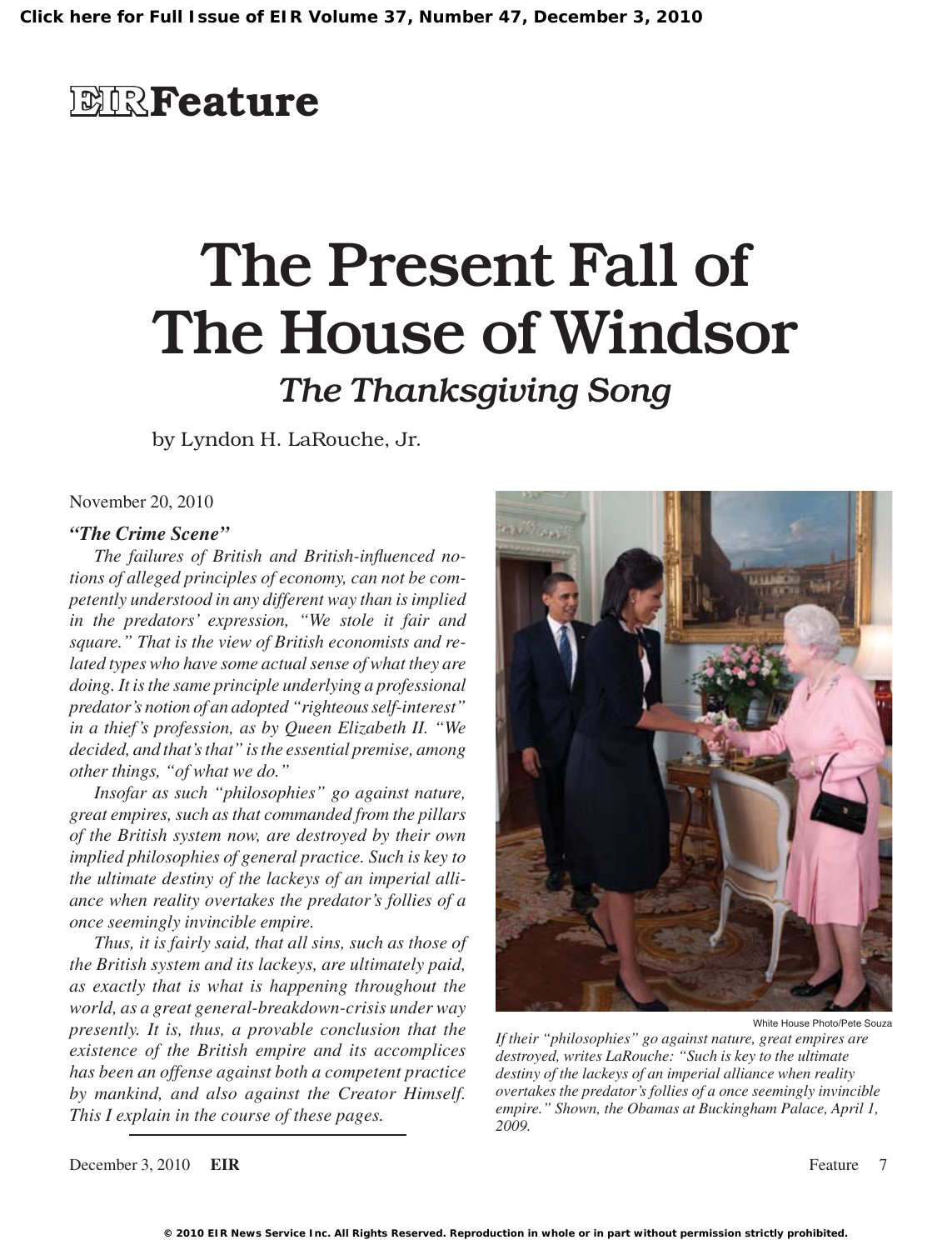As I emphasized in the course of remarks delivered in the course of my report to the leadership groups at noontime, today, the global issue confronting the world today, is not "which faction;" neither of the British empire, nor a product of any other currently practiced design, will prevail in the outcome of the present world-wide, economic breakdown-crisis.

Rather, the question on which the fate of the world presently hangs, is: what, and why, are we now presented with a pattern of breakdown-crisis of the physical economy of nations, a pattern which is expressed by the currently prevalent tendency, beyond a merely severe crisis, toward, in fact, an assured doom of nations of the Americas and Europe?

This is the doom which is expressed as the failure, thus far, which is in the process of destroying its authors in the course of the present, global breakdowncrisis: Thus, we have Lord Jacob Rothschild's virtually Satanic design for the destruction of the "Westphalian system." That means the presently onrushing consequence of the violation of that excellent Peace of Westphalia which had been established, in 1648, to end, then, a century and a half of religious warfare, a century and a half of warfare begun with the expulsion of Jews from Spain. Westphalia prompted an escape from a period of permanent such warfare which assumed its worst form as a result of the crimes of both England's infamous sex-

maniac, Henry VIII, and the later aggravation of that warfare through the founding of modern liberalism by the new Venetian Party of Paolo Sarpi.

Such is the crime of what came to be the British empire, and the consequent kind of threatened doom descending upon humanity now.

So, today, among some notable Asian nations, such as China, South Korea, Japan, India, and others, the local situation there is less unhopeful than in the trans-Atlantic region; but, even those Asian nations could not escape the globally chain-reaction effects of the pres-



*Britain's King Edward VII is to blame for World War I, among other tragedies. He was the first British monarch of the House of Saxe-Coburg and Gotha, which was renamed the House of Windsor by his son, George V.*

ently onrushing trend, the trend toward a general breakdown of the economies of the trans-Atlantic sector. They are all victims as participants in the present, London-centered world system.

Thus, the present threat of doom is global; the collapse of the imperialist system which the present British empire's Inter-Alpha Group represents, is now inevitable, in one way, or another. The guilt of nations generally, is their own complicity in that system of their presently onrushing doom.

That is the same British Empire which, with the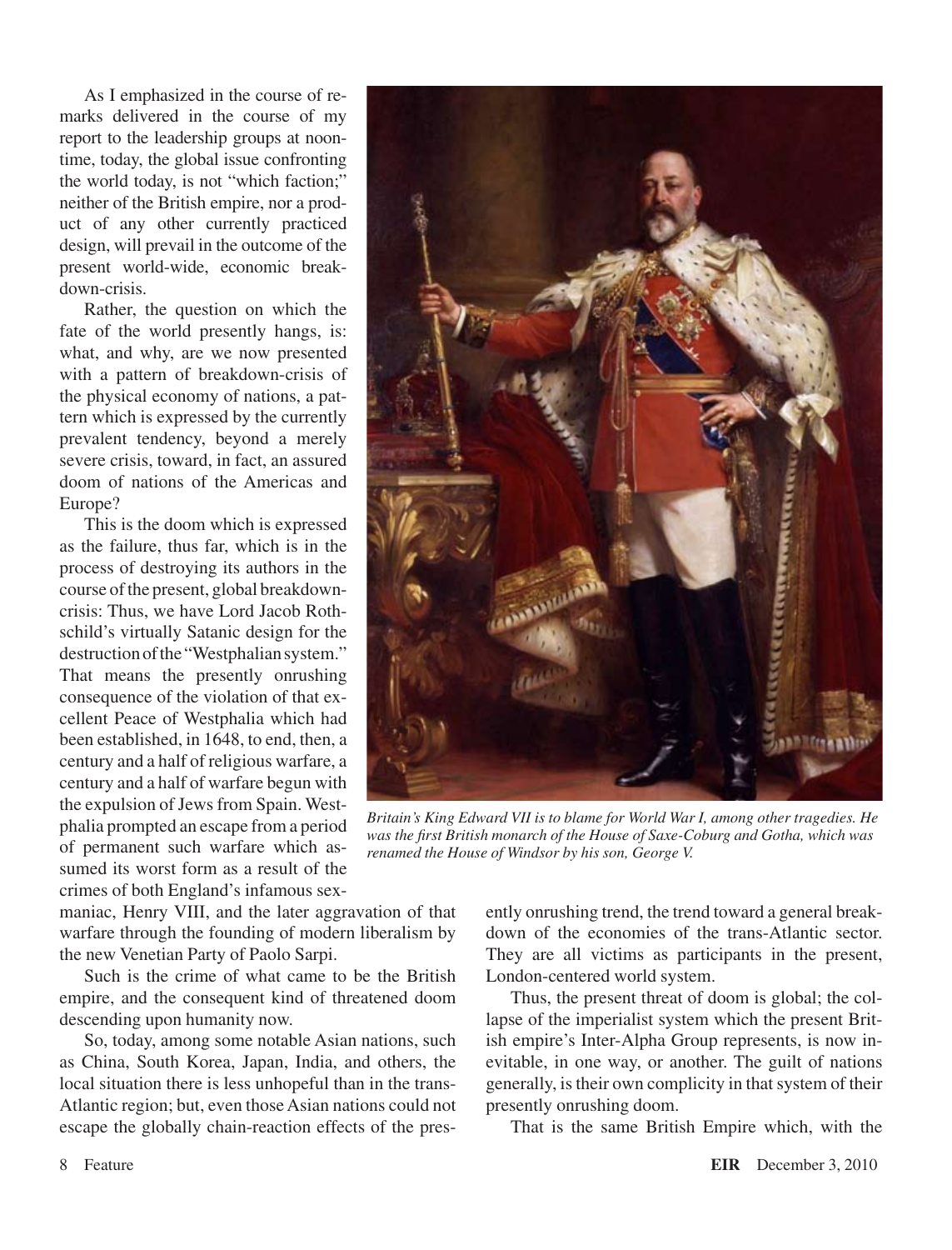complicity of the Habsburgs' infamous Prince Metternich, orchestrated the imperial system of Napoleonic wars in Europe, conducted the process of slavery which had led to the great civil war inside the United States, and which had launched, since the 1890 ouster of Germany's Chancellor Bismarck, the sweep of world-wide, "geopolitical," "permanent warfare and permanent revolution" heralded, and partly steered by British weapons-trafficking agent Alexander Helphand ("Parvus"), up to the present moment of most recent report.

In this way, Britain's 1890s alliance with Japan, forged by Britain's Prince of Wales, became the cause for the subsequent extension of that alliance for warfare to the same alliance's 1905 war on Russia, the infamous Balkan wars set into motion by the Habsburg Kaiser and directed from London, leading into (1) World War I, and the subsequent rise of fascism including the British direction of the rise of Hitler, and what became (2) World War II; (3) Winston Churchill's and Bertrand Russell's launching of a 1946 scheme for "preventive nuclear" war against the Soviet Union; (4) the breakdown of the U.S. economy set into motion by aid of the assassinations of John F. and Robert Kennedy; (5) the catastrophic decline of the economy of the trans-Atlantic world in general, set into motion by the election of U.S. President Richard M. Nixon's puppet-like role in the collapsing of that Bretton Woods, fixed-exchangerate system which had been created by President Franklin D. Roosevelt; and, (6) the subsequent roles of J.P. Morgan's agent Alan Greenspan in Wall Street's destroying the U.S. economy both from within and without. All these seemingly different things, and more, have been the fruit of the same British imperial origin.

All this was done, as if by the successive harvests of a single family tree, (1) since the launching of the Seven Years War concluded in February 1763; (2) by a newborn British empire brought into being, as it was to be continued through the continuation of what had been launched by the Peace of Paris of 1763, launched, once, (3) in the form of the management of the French Revolution and of (4) the Napoleonic wars conducted chiefly through the British Foreign Office created in 1782, and, then, (5) launched anew in the British partnership with the Habsburgs' Prince Metternich in managing their coopted puppet, Napoleon Bonaparte, who had been judiciously married to a Habsburg princess, after his dumping the anti-Habsburg Josephine.

All of this, as in large earlier chunks of known world history, has been brought about by relative handfuls of what came to be leading individuals who played a role provided for them by the great forces which used them, and, to a great degree, put them into power, and, then, frequently, destroyed them.

Some individuals do shape history in a more or less large degree, but that, with rare exceptions, occurs only when the mass of powerful ruling combinations of influence allow themselves to be used, if temporarily, by the individual decision-shapers chosen to lead them, temporarily. The British use of the U.S. puppet-President Barack Obama illustrates such cases. The animal kingdom is a realm of brutalities; but the crimes of man against humanity, are crimes perpetrated by the caprices of the human will.

Now, presently, either way, whether by doom, or, by a launching of a contrary trend of recovery led by the United States, the British imperialist system under Elizabeth II, is presently doomed to an early passing from the political scene, in one way, or another. In such a fashion, all empires are to be ultimately destroyed. The only important doubt respecting the outcome of this conflict, is, whether, or not, our American System of political-economy is to be, or, not to be: whether it will triumph, as it could and should, in replacing the Inter-Alpha System which were soon inevitably doomed in any case. Now, we have the prospective doom brought about by the Inter-Alpha Group; unless it were defeated, or, otherwise, that System had doomed both itself and the planet to what would probably become the worst dark age in the presently known history of this planet.

The British empire could not act differently; that Dodo has laid its last egg. It is now up to us to act, to change all this, while that change remains in our power to eliminate the evil which that British empire now represents.

In neither way, could the present characteristic of the British system itself avoid the doom presently inherent, as if axiomatically, in its character. Whether we Americans win, or, not, the British imperial system itself is now soon doomed to die, in one fashion or another, whether a bit sooner, or a bit later. The question is, essentially, how much of the damage being caused by the British empire presently will continue to be tolerated by the cowardice of powerful institutions such as the groveling U.S. Congress, presently?

#### *Britain's Only Safe Option*

However, do not make the mistake of imagining that this means that I am suggesting that the United King-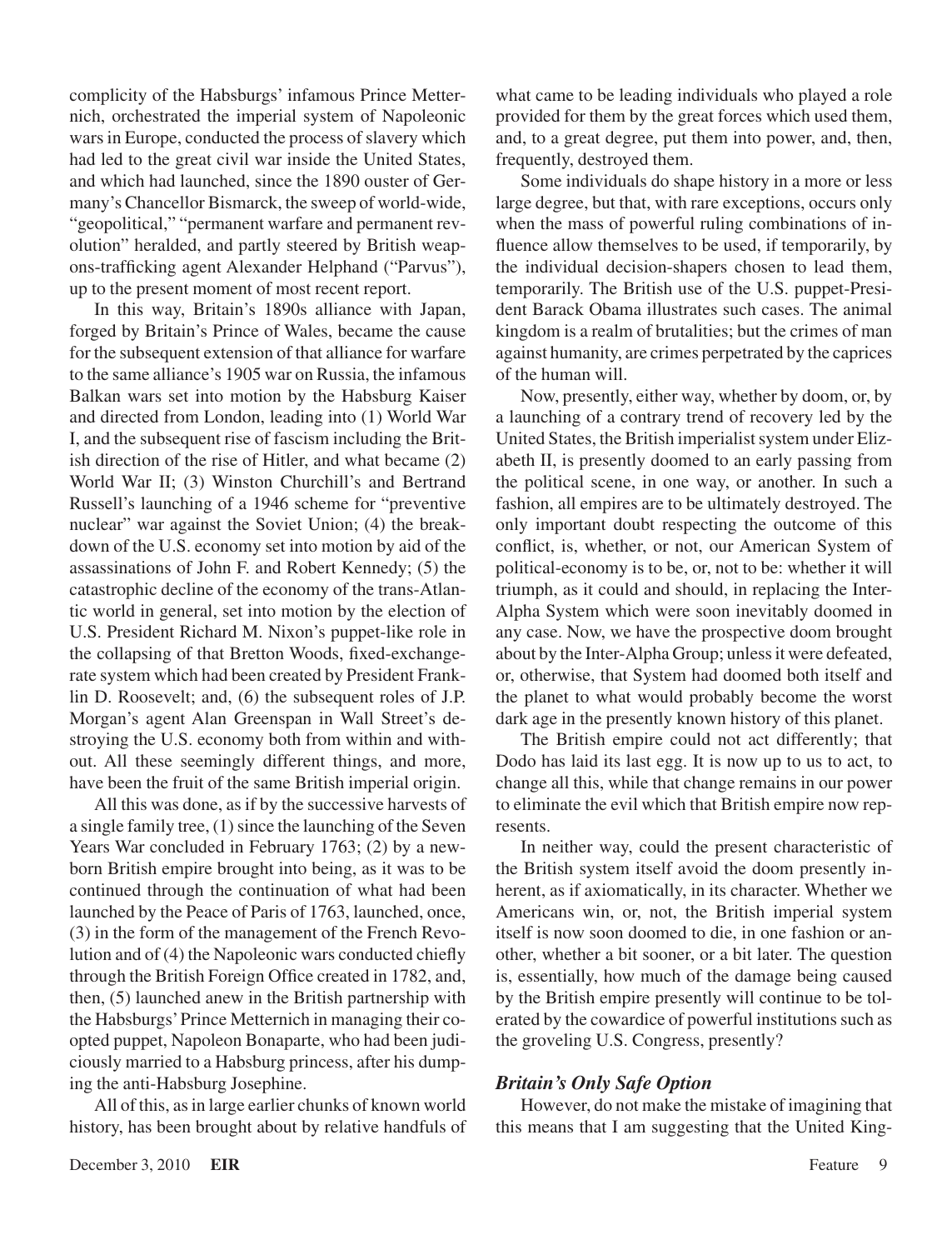

*Sir Winston Churchill, with his son Randolph and grandson Winston. After President Franklin Roosevelt died, Churchill launched both the Cold War and a 1946 scheme for "preventive nuclear war" against the Soviet Union.*

dom itself, as distinct from the British empire, is necessarily doomed by what might become our nation's victory over the currently onrushing, planet-wide "new dark age." Provided the United States and western and central Europe survive their presently onrushing downfall, the possibility exists, but only the possibility, for the United Kingdom to survive, too; it is the British empire as such, not the United Kingdom, as the empire is expressed by the Inter-Alpha Group, which must go, in any case, in one way or another.

Under what we might hope would be the U.K.'s reform, into becoming a nation-state with good special relations to some other parts of the world, this might be accomplished, necessarily, by aid of the equivalent of the 1933 Glass-Steagall reform. The useful kinds of historically inherited cultural potentials presently imprisoned in those systems of rule of the present United Kingdom, could be, and probably would be, reactivated to play a useful part in civilization, if there were the

commitment to do so under intentionally post-imperial conditions.

Consider the experience of England's Henry VII's defeat of a brutish tyranny. Consider the genius which was later inherited from the design of strategy of Niccolo Machiavelli, the blessings inherited from such great thinkers as Shakespeare, and Percy Bysshe Shelley, as from efforts of Gottfried Leibniz's on England's behalf under Queen Anne: all are to be considered signs of such a possibility. So, the nation of Italy has survived the end of the Roman Empire (at least the northern parts), if despite even the terrible effects of the lack of the implementation of the intentions of the Casa per il Mezzogiorno.

That view of British optional prospects for enjoying the benefits of a sinner's redemption, which I have just summarized, so, is not a prospect which can be measured in mere conjectures; it is a matter of certain, if still rarely considered principles of physical science, principles considered in light of the work of English beneficiaries of the work of the followers of the great Renais-

sance scientists Filippo Brunelleschi and Nicholas of Cusa, and, also, of Cusa's followers Leonardo da Vinci, Johannes Kepler, and the efforts to this common purpose specifically intended by Gottfried Leibniz during his efforts to that effect during the reign of Queen Anne. I explain.

The proper view of the subject of Britain, lies in that question: Which system? The British imperial system? Or, a different British system which could be chosen as the way to avoid a plunge into a presently onrushing doom by the present policy of a British system. That would be an avoidance of doom which depends on the condition that our own U.S. constitutional system survives. "Survive" depends upon a decision to be made by the United States, soon, that at some early point during the course of the unfolding, currently ongoing and spreading, global breakdowncrisis. The argument to that effect may be summarized as follows.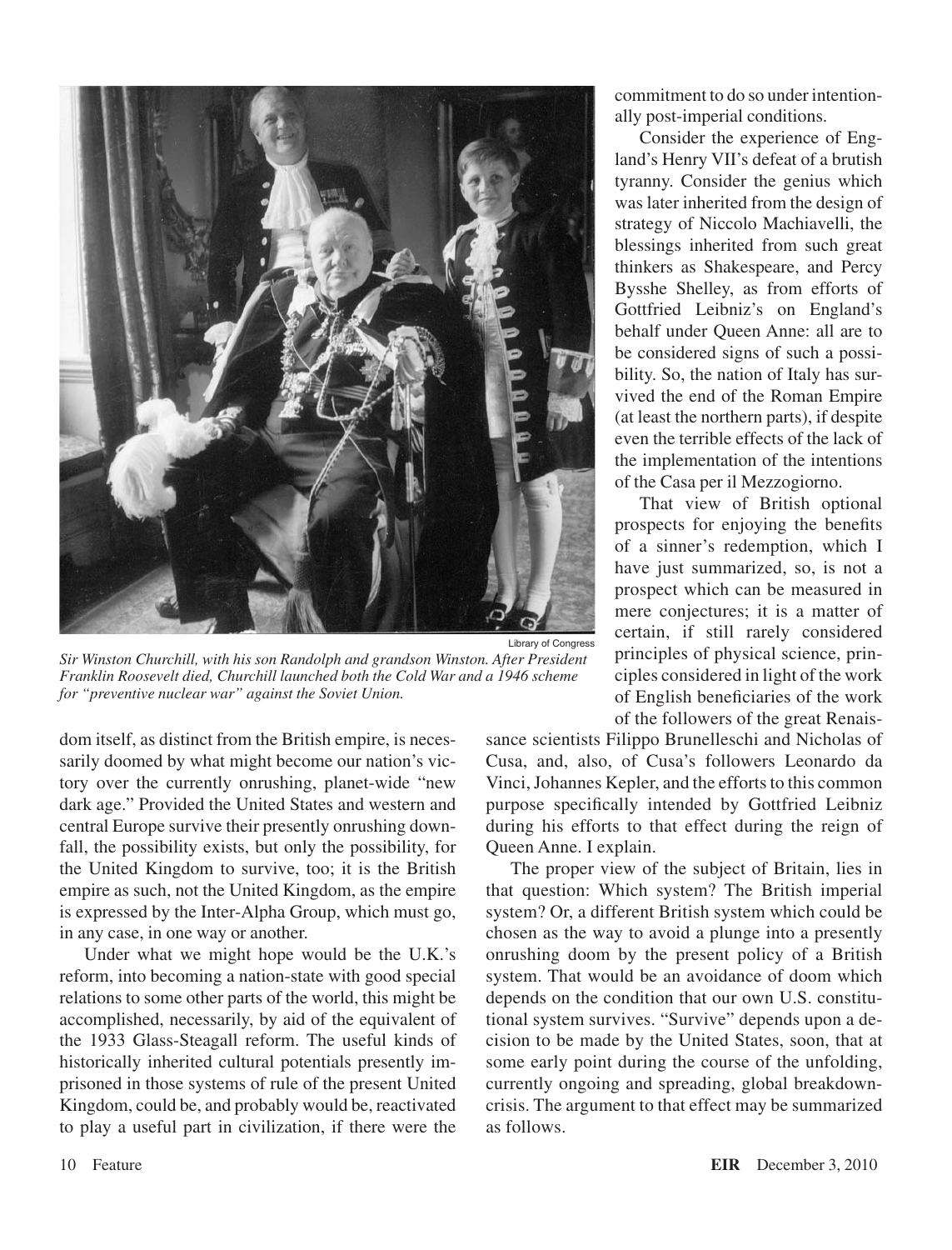#### *The Argument*

The American constitutional system of political-economy, is, essentially, in its application, the principled design of a physical-economic system, as distinguished systemically from, and opposed to a monetarist system in the traditions of the reign of the Venetian system and its British imperial consequences. Since the founding of our American System in New England, the relevant design of the American System has been a continuing heritage of the specific developments in the Massachusetts Bay Colony for as long as it operated under its original charter, that until the British suppression of that charter. The British system as we know it and its history, is, on the contrary, essentially a predatory form of monetarist system, rather than the physicaleconomic system which we brought into being with the adoption of a Federal Constitution crafted under the influence of Alexander Hamilton's conception of national banking. Ours is a system of national banking without which the Federal republic could not have come into existence, nor

could the national constitutional system have survived the post-1782 conditions without that Constitution, without the great ruling principle of its Preamble, and without its essential provisions for the establishment of national banking.

Such is the source of the essential difference of political-economic principle between the two contrasted English-speaking systems of the world since that time.

Hence, we have, thus, the American System of physical economy, versus the intrinsically monetarist (i.e. Sarpian "new-Venetian") form of a British system, a difference which is comparable to that separating human society, such as our American system so defined, from an essentially predatory system of monetarism, the British imperial system, still today. The principle of the systemic outlook of those victimized by the characteristics of the British system, is, so far, that of nothing more than that intrinsically bestial notion of a reigning, silly principle of pleasure and pain, as this is prescribed by Paolo Sarpi's de facto disciple Adam Smith, as within Smith's 1759 **Theory of Moral Sentiments**.

This systemic difference between the American System of political economy and the system of our con-



*The American System of political-economy and national banking, vs. the British System of monetarism: personified in Alexander Hamilton and Aaron Burr. British agent and traitor Burr, who founded the Bank of Manhattan, killed Hamilton in a duel, February 1804.*

tinuing, ancient principal adversary, the British empire, is clear, at least for those well-educated Americans who are neither ignorant of our history, nor, otherwise, badly confused in their knowledge of that subject. The illustrative case of the U.S.A.'s stunningly magnificent economic recovery under a great President, such as that of Abraham Lincoln earlier, and Franklin Delano Roosevelt later, had made the point of that distinction clear. However, to contrary effect, it was the installation of a Wall Street's captive scoundrel, Senator Harry S Truman, as President, after the death of President Roosevelt, which unleashed that infamous "right wing" terror against the U.S. population which was launched under President Truman and continued as a legacy of the Truman folly's effects up to the present day. It is that, which has continued to be the root of the moral and economic rot among us inside the United States today.

Despite what has been almost a banishing from our citizens' minds, of knowledge of the actual principles on which our republic was founded and developed, the true meaning of "American" lurks still, however it may appear to be almost hidden among the seemingly ghostly shadows of our true, patriotic traditions, and,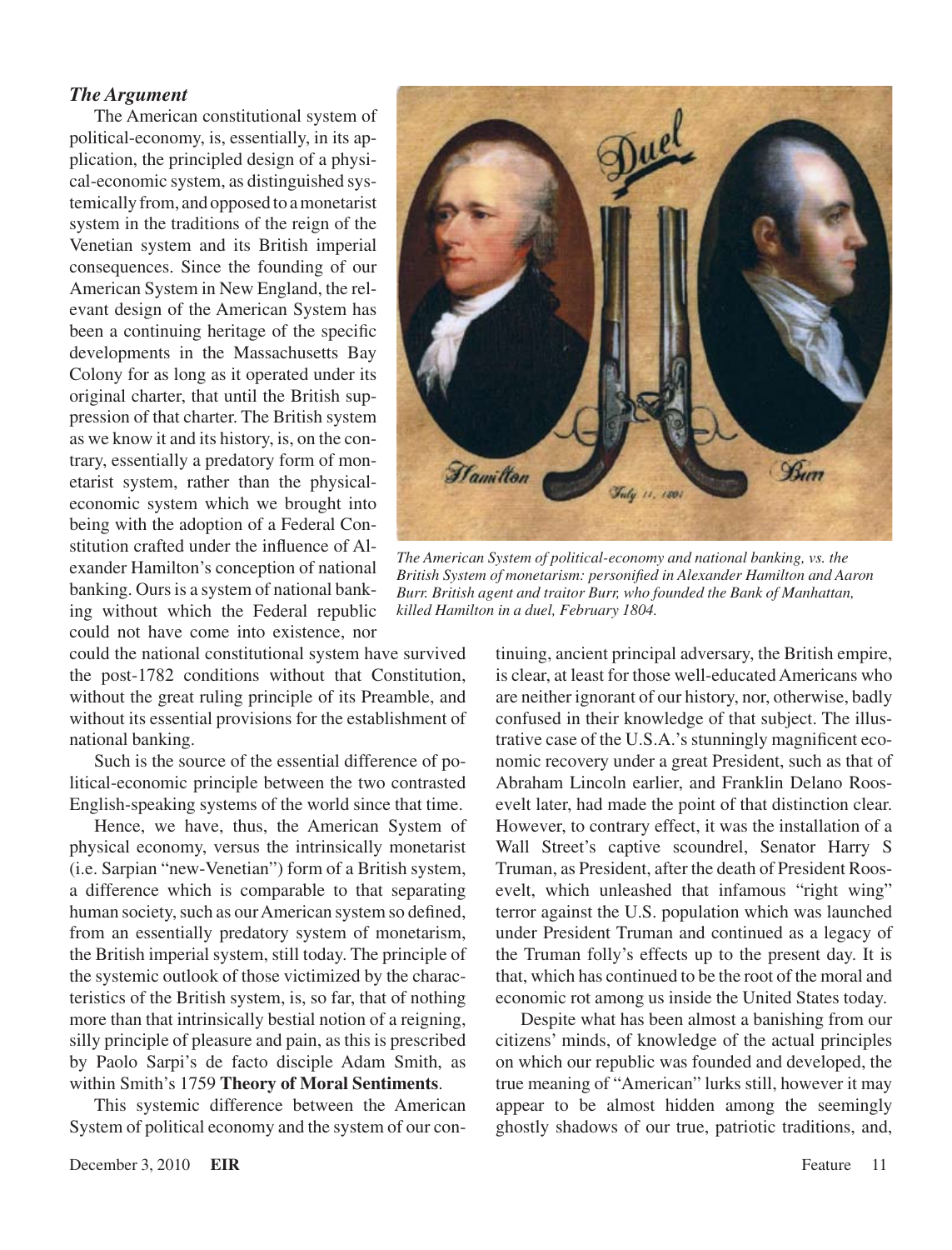yet persists, virtually, within our legacy of our founding constitutional law inherent as if in our very bones.

Therefore, consider the implications of that difference between those two mutually opposing currents in our currently active tradition, the patriotic tradition which defined our Federal Republic's uniquely original banking system, as discovered by the genius of Alexander Hamilton, and the contrary, corrupting influence of the social disease which is the influence of the spread of British Liberalism. The latter, Liberalism, is an intrinsically immoral influence for evil, one which was brought into our republic through channels such as the infamous Judge Lowell and other agents of the British East India Company's British financier interests, interests rooted, then, as now, in both Boston banking and traitor Aaron Burr's Bank of Manhattan.

#### *The Difference Is Systemic: Riemann*

For the purpose of making clear the systemic characteristics of the difference between America's Tory traitors, on the one side, and patriots on the other, it must be recognized that our devotion to the echoes of our continuing tradition is expressed as if paraphrased from the concluding statement of principle in Bernhard Riemann's 1854 habilitation dissertation. To wit:

*We must, now, depart from the mathematical domain of money-systems as such, to focus attention on the difference between the American and British system, as being subsumed by the respectively contrasted expressions of physical-economic and merely monetarist systems*.

From a physical standpoint, the physical system of economy associated with the operations of the Massachusetts Bay Colony under its original charter, is to be classified as having been a physically anti-entropic system, as if on the same principles expressed, early on, in the work of such as Gottfried Leibniz and consequent, later discoveries implicit in Bernhard Riemann's 1854 habilitation dissertation: those being cases in which the increase of the productive powers of labor, were, as for Alexander Hamilton, the principal characteristic of the economic system befitting the founding principles of our Federal Constitution.

As I shall restate with a particular emphasis later in this report: under the British system of world imperialism operating under the guise of the Inter-Alpha Group still today, the mechanical, merely monetarist profit of trade, as measured in terms of perceived pleasure, or pain, rather than production of progress in the human condition, is the primary factor. There are no objectively sane, physical forms of functional value among the values controlling the British imperialist system. The implicit design of the British system, has expressed itself as in the likeness of a vicious form of venereal disease, as a cultural trait which has been carried into American practice as a reflection of the corruption radiated among us from its sources within the British system.

By controlling the public opinion which decides whether a certain, currently ruling practice, such as a set of popularized fads, is deemed to be either painful or temporarily pleasant, the Delphic high priesthood of the British system, like the Babylonian priesthood of still earlier times, controls the desires and girth of the poor, confused subjects, those among the victims of what were more fairly identified as that empire's then currently brutish form of such controlling mechanisms of social control, in matters such as the current fashionable choice of the rise or fall of either nations, or of the hems of ladies' skirts.

That is the key to recognizing the root-cause of the onrushing, inevitable doom of the present British system. The question is, shall the present nations of the world be carried down to the same doom which now menaces the continued existence of the present-day British empire?

I explain as follows.

#### *The End-Game in the System*

The simplest explanation of the inevitability of the doom of the present British system, is to be located in the following considerations.

The only present possibility for preventing a global catastrophe of mankind, lies in the options for what we term the rise of the *generally applied relative energyflux density*, as in an associated rise of economic physical-capital increase of the modes of existence of a nation's choice of the modality of the energy-flux density of its physical economy, that as defined per capita and per square kilometer of national territory. We have presently reached the level of such development, that, presently, only energy-flux densities no less intense than those of nuclear-fission and prospective thermonuclearfusion technologies, as seen as a direction which the current policies of India and China indicate, could maintain the present population-levels of the present and future of the world into the relatively immediate future. We must abandon all policy-shaping in practice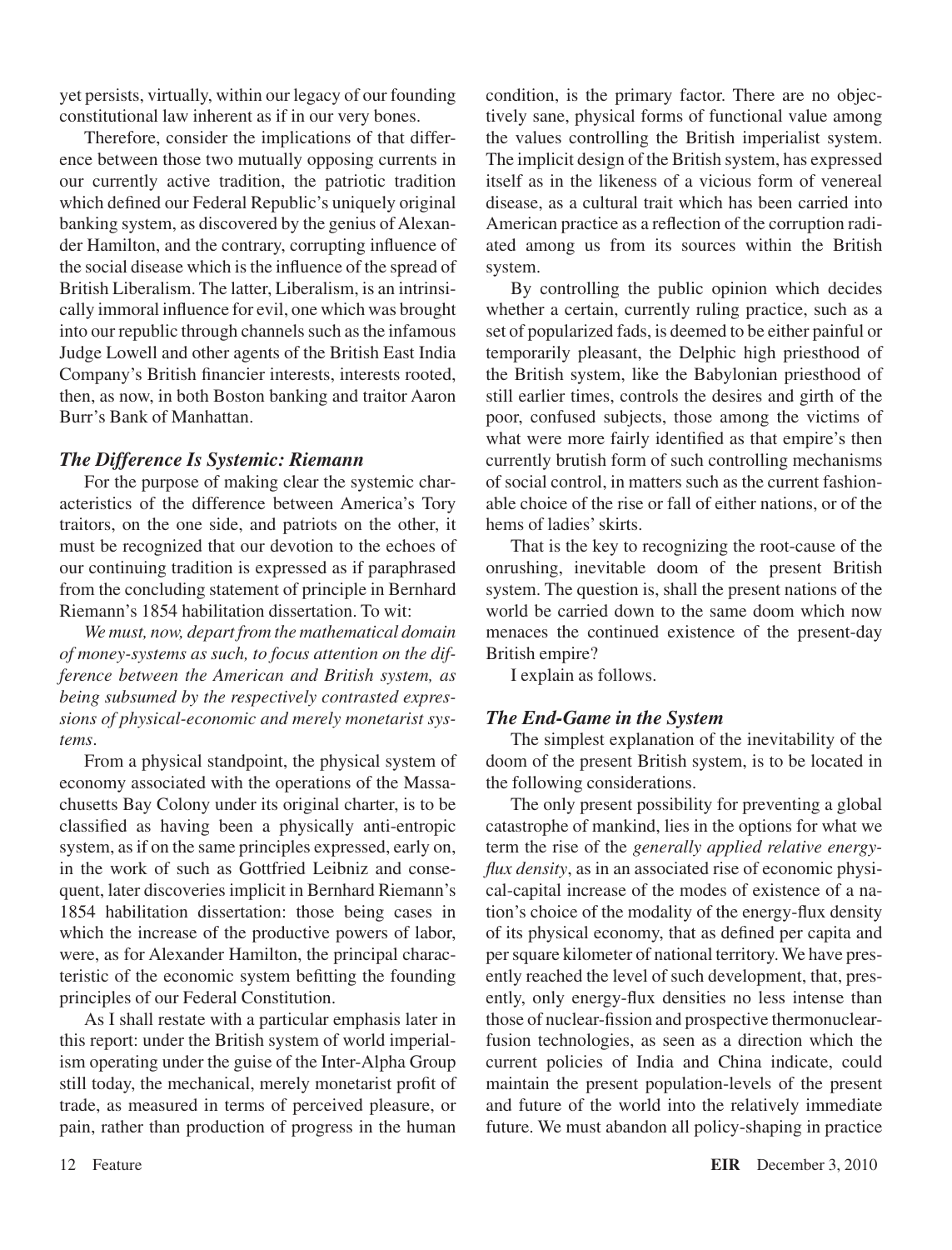*The British empire's efforts to destroy the United States and Germany emphasize use of "the maddened, even viciously insane portions of the population, such as the so-called greenies, in banning the use of nuclear power." Left: President Obama visits an electric vehicle plant in Kansas City, promoting his "clean energy" agenda. (The question is, what provides the electricity for the cars, nuclear plants or windmills?) Bottom: A demonstration against nuclear power in Germany, Nov. 6, 2010.*

White House Photo/Pete Souza

which resists the implications of an urgent emphasis on nuclear fission, thermonuclear fusion, and still higher qualities, the implications on which any civilized form of human life throughout this planet now depends absolutely.

The principle which that present and prospective requirement represents, is already no less ancient than the time of Aeschylus' implied defense of what should be identified

more precisely, today, as the principle of energy-flux density, as he did in his **Prometheus** Trilogy: the defense of the principle which distinguishes the society of the human being from the pleasure-paincontrolled customs among both the apes and our modern Liberals.

All cultures which would persist in reliance on more primitive energy-flux densities, such as those of windmills and/or solar collectors, are, presently, already self-doomed to an early ruin in the collapse of their potential relative population-density, even to an early end of even their own merely continued existence as cultures, and, thus, to the self-inflicted termination of the very existence of those nationalities which insist on the insanity of inherently foolish, "soft-headed" notions of so-called "soft" technologies.

Hence, it is presently the case, that the efforts of the British empire to destroy the United States, feature great emphasis on use of assistance from the maddened,



EIRNS/James Rea

even viciously insane portions of the population, such as the so-called "greenies," in banning the use of nuclear power in such nations as the United States and the Federal Republic of Germany. That is what has been done at the time that nuclear power is the leading feature of development in nations such as China and India and other relevant locations in Asia. The most economical fashion in which to destroy the nation of any people, is to induce that people to willfully destroy itself, as the doomed barbarians of both the present and past have done, by imposing reliance on backward, lower-energyflux density sources of power, as by a virtually religious-fanatical addiction among certain maddened sections of their own populations, as, most typically, addiction to the inherently failed, destructive, so-called "green technologies."

That is the case for the systemic sicknesses among modern nations. What, for example, was already that of ancient ones?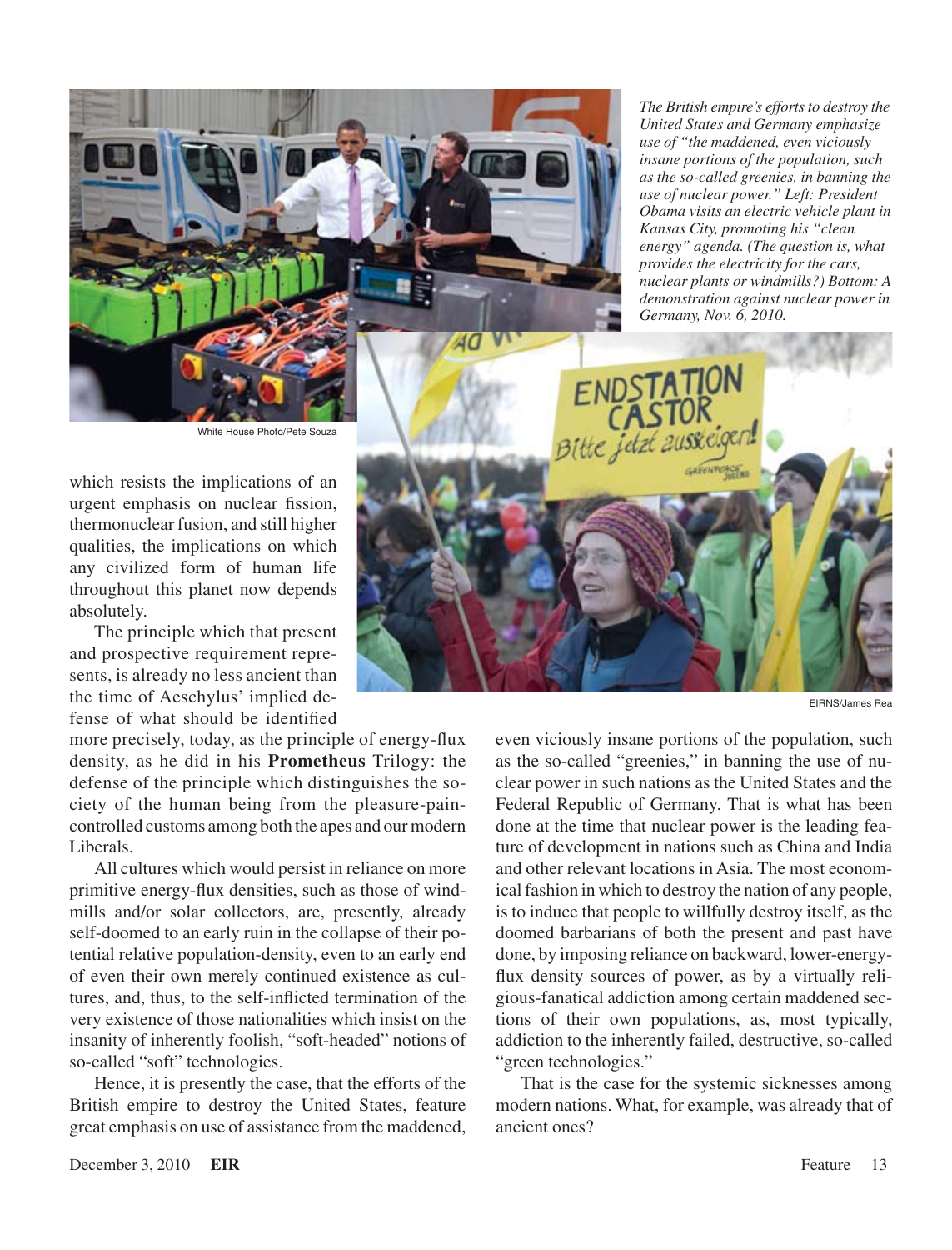#### *The Delphic Curse on Europe*

Without disregarding the influences exerted by still earlier ancient cultures, including those of near-Asian imperialisms and their like, the principal expression of what has become the globally extended hegemony of European cultural strains, is that which is to be traced from the ancient role of the monetarist maritime cultures of the Mediterranean regions, and their included associations with the essentially pro-Satanic cult of the organized political-economic maritime power centered, in its apparent origins, in the Delphi Apollo-Dionysus cult.

For example:

The content of the unfortunately fragmentary remains of the **Prometheus** Trilogy of Aeschylus known to us presently, when combined with the writings of that leading adversary of Delphi, Plato, afford us the best leading indicators of the type of presently continuing menace to humanity which Delphi represented through the time of that cult's high priest of imperial Roman times, Plutarch. Hence, we have the cases of the role of the influence of modern fascism under the followers of the cult of "creative destruction," as being the continuing cult of such as Friedrich Nietzsche, of the Nazi period's Werner Sombart, and of Joseph Schumpeter and his followers, These have been followers typified in a lurid fashion by the roles of such British Prime Ministers as Harold Wilson and Tony Blair, a set of cases which provides us convenient illustration of the nature of a policy of "creative destruction" modeled on such cases as Adolf Hitler's 1939 and ensuing, so-called "health-care" treatments for the alleged "useless eaters," and for the similar "health care reforms," mimicking Tony Blair, under U.S. President Barack Obama and the U.S. House of Representatives' Nancy Pelosi.

Such are the trends in policy-making, now as then, under Adolf Hitler, or, presently, under Barack Obama and the incoming apparent Republican majority in the U.S. Congress today. Such are the leading expressions of modern fascism, including the notable cases of the leading tendencies associated with President Theodore Roosevelt, Woodrow Wilson, Calvin Coolidge, Harry S Truman, Richard Nixon, two Bush Presidents, the sick mental case known as Barack Obama, and as, also, the cases of Adolf Hitler and his like.

That pattern of listed personalities is not to be treated as merely symbolic. Without understanding the way in which that Delphic tradition of modern European fascism and its like echo both the Roman empire, and,

more emphatically, modern trends toward the fascism traced from the Caesars, as I have just indicated some notable examples here, there could be no competent design of the type of new policy-change needed to rescue civilization, globally, from the oncoming, planetary, new dark age immediately menacing, in particular, all Europe and the United States today.

#### *The Actual Human Mind*

I have just recently sent to print a document titled "The Destruction of 'The Destruction of the Destruction',"1 whose essential purpose was to introduce a systemic form of definition of the needed sort of an historically informed approach to situating the essential distinction between the animal brain and those higher qualities of the potential of the individual human mind's absolute distinction from mere systems of sense-perception.

That published writing focused the essential subject of its intention on looking beyond Albert Einstein's wrestling with an extremely provocative, and, as far as it went, the most fruitfully stimulating proposition presented in the famous work of France's Louis de Broglie (1892-1987). The purpose of adopting that approach to treatment of the unsettled intersections of the relevant views of Einstein and de Broglie, is to create the setting in which to portray the distinction of the developmental processes of the actual human mind, from those customary delusions which mislocate ideas within the domain of the mere sense-perceptual processes as such, as being, therefore, "merely opinions."

On this account, the conjuncture of Einstein's outlook on the genius of Johannes Kepler, with the yet-tobe resolved, provocative suggestions implicit in the leading work of de Broglie, has a special place of importance in reviewing the presently lurking potential change in interpreting the notion of the Periodic Table of Chemistry. I refer to my associates' treatment of the subject of the needed clarification of the reductionist reading of the Periodic Table's referenced, experimental subject-matter with respect to that universality of cosmic radiation which requires the superseding of the notions of space and time by that of the space-time of a domain of cosmic radiation. The roles of Solar-systemic and our own galaxy's radiation, such as the anomalous features of our galaxy's Crab Nebula, on insight

<sup>1.</sup> http://www.larouchepub.com/lar/2010/3746destruction.html or http:// www.larouchepac.com/node/16527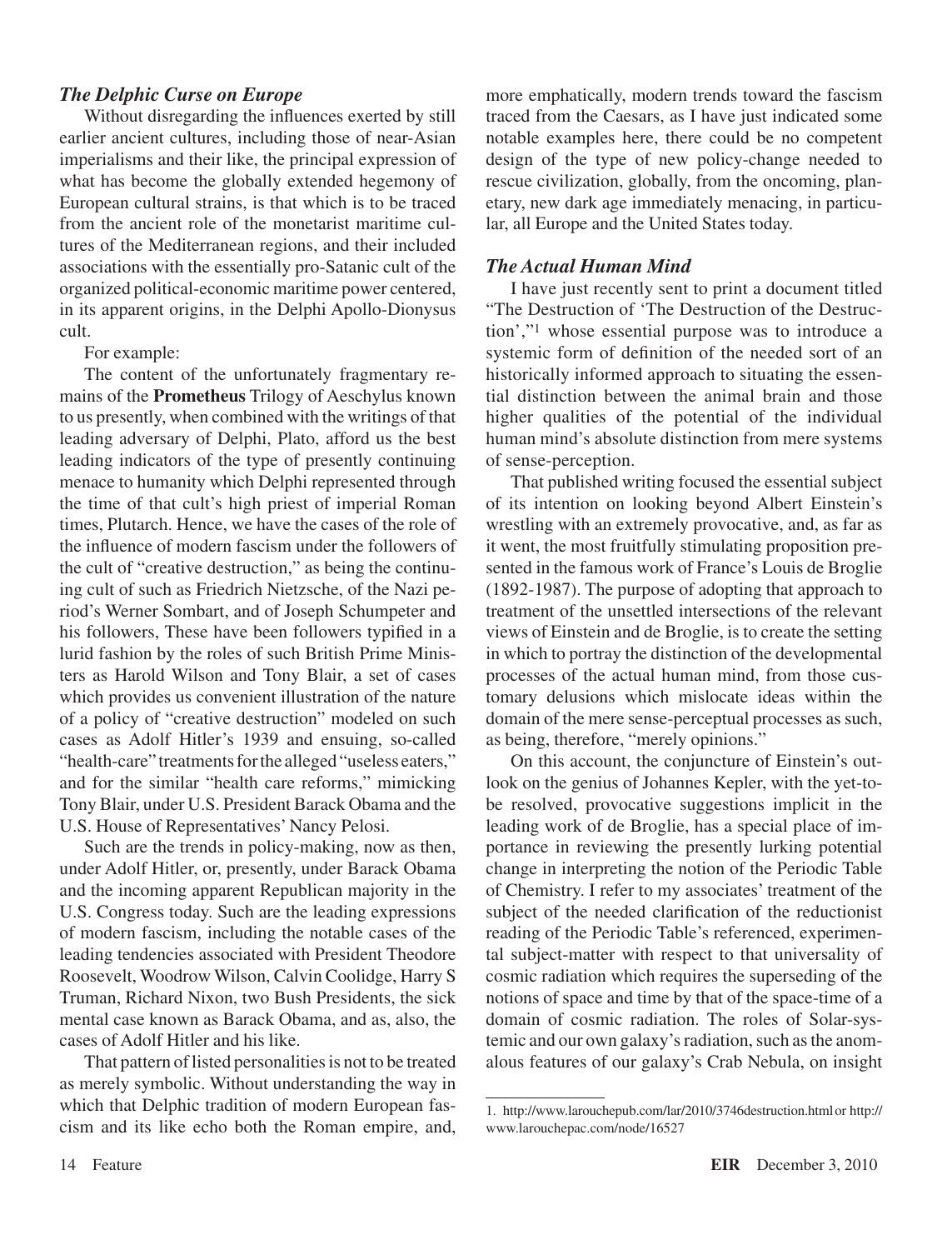into matters bearing on such subjects as the ordering of living processes within the Earth environment, are typical of the pressures which demand fresh approaches to this area of subject-matter. The need to terminate the stubbornly persisting, axiomatic presumptions of an ontological separation of space from time, typifies the broad image of the relevant issues.

My own knowledge in things bearing on that subject of the human mind, is located, essentially, in my developed insights, as in my role as one of the world's established, in fact, most successful economists in the field of long-range forecasting. The search for the exact principle which underlies my persisting success, is also expressed in the essential function, as in economy, of the human mind, especially as this confronts us in treating the ontological issues posed by the efforts to define the subject-matter of physical economy with improved precision. In short, only by examining the subject of the human mind's influence in shaping the patterns of behavior of that human mind respecting the practice of economic policy-shaping on a global, or much broader scale, are we confronted, in the most fruitful way, with that aspect of mass behavior of, and among nations, which exposes the most deeply principled aspects of long-ranging human behavior, including the role of the principles of universal physical processes.

*What is the characteristic of the human mind which regulates processes in the relatively very small with respect to the effects on a long-range, global scale? What isthe role of the potential for expression ofstrictlyClassical artistic composition, in respect to its unique place as the underlying role of Classical-artistic modes of composition, and, therefore, human creativity generally, in the domain of physical science?*

Over the recent decades, since the last years of World War II, I became captivated by the study of the roots of the conflict between the worst reductionists, such as a pair of Bertrand Russell devotees, as two "factory rejects," Professor Norbert Wiener and John von Neumann. Both thrown out of Göttingen University for incompetence, at different times, that for a common cause, so expelled from David Hilbert's famous, if largely, successfully failed, mathematics project there.2

The following remarks on that subject are of considerable practical importance in this present setting. One may also refer to this as Plato's and Moses Mendelssohn's celebrated treatments of the subject of the immortal soul, as in Mendelssohn's **Phaedon**.

Since no later than Plato, it is to be recognized in an explicit fashion, that the human mind is not defined by the customary notions of the functions of sense-perception, and that the actual human mind's powers of willful creativity, lacking in the beasts, are not to be attributed to the functions of sense-perception as such. Thus, Moses Mendelssohn, in his **Phaedon**, echoed Plato explicitly, in recognizing the immortal significance of the actually creative, potential powers of the human mind, as being a unique expression of the human soul's potential immortality, an immortality which is not to be found in sense-certainty, and, yet, nonetheless existsin a product, known as the function of science, but, which is an activity originally located within the expression of Classical modes of artistic creativity, and expressed as artistic creativity in the mode of physical-scientific creativity. I have often cited Albert Einstein's special relationship with his violin, as a suitable illustration of the point.

Hence, a scientist who is not steeped in Classical artistic composition, is lacking some essential human quality required for the competent pursuit of his, or her profession. He or she is, therefore, lacking in relevant potential for scientific creativity respecting, most specifically, notions of universal principles. The adherence to the fraudulent myth of Isaac Newton's alleged discovery of gravitation, by many otherwise intelligent, even gifted scientific minds whom I have known personally and professionally, typifies the type of spreading corruption met among even some otherwise notable figures of science from the post-World War II as also earlier generations. Hence, the seeds, even within the ranks of science, for the decline of creativity in trans-Atlantic cultures since the death of U.S. President Franklin D. Roosevelt, as typified by the savage as-

<sup>2.</sup> There is no doubt that Wiener's part in presenting the case for what has been named automation, had important significance at that time. Indeed, despite my systemic rejections of Wiener's physical dogma, the use of electronically refined control mechanisms in the domain of production, was, and remains economically significant in the most obvious

ways. It was the same crudely mechanistic denial of the role of human creativity, as distinct from the merely clever uses of electronic systems of control, which was the issue of my moral and scientific objections to Wiener from the beginning. Hilbert's project had already successfully demonstrated that Wiener's principal, proposed thesis, was a systemic failure. That latter proof by Hilbert's failure, was, itself, a significant scientific achievement. See "The Escape from [Hilbert's](http://www.larouchepub.com/eiw/public/2010/eirv37n11-20100319/eirv37n11-20100319_004-the_escape_from_hilberts_zeta_x-lar.pdf) 'Zeta'X : Mapping the Cosmos!" [http://www.larouchepub.com/eiw/public/2010/eirv [37n11-20100319/eirv37n11-20100319\\_004-the\\_escape\\_from\\_hilberts](http://www.larouchepub.com/eiw/public/2010/eirv37n11-20100319/eirv37n11-20100319_004-the_escape_from_hilberts_zeta_x-lar.pdf) \_zeta\_x-lar.pdf]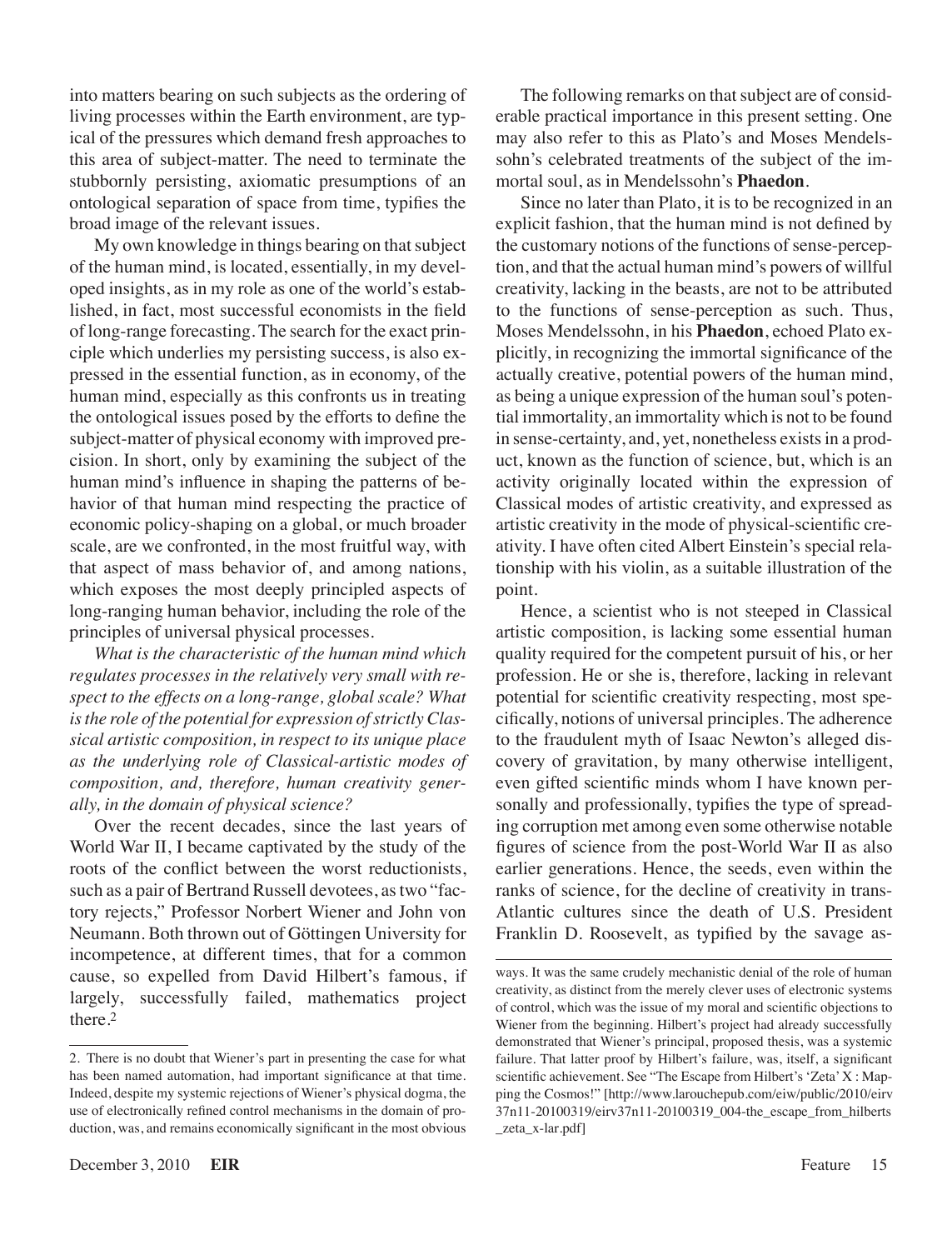saults against actual Classical-artistic creativity by the pro-existentialist, post-World War II Congress for Cultural Freedom (CCF) and the related scientific incompetence expressed in the functions of the Cambridge, Russellite offshoot known as the International Institute for Applied Systems Analysis (IIASA). These are typical of the expressions of that culturally and scientifically ruinous, mental pathology.

As I have addressed this conception in sundry published locations, the relationship of the actually human mind to knowledge of the universe we inhabit, is, admittedly, one mediated through sundry faculties of sense-perception, as extended beyond the customary catalog of senses, and into the singularities generated and experienced within certain ranges beyond conventionally identified sense-perception and transmissible effects, mediated through the domain of cosmic radiation.3

For the purposes of clarity in the use of those terms, consider the following essential facts of that matter.

#### *Perception & Conception: Perception*

Now, as the plunge of the world's economies, especially those of the trans-Atlantic region, has brought the world to the threshold of a fatal sort of general physical-economic breakdown-crisis, I am equipped to state certain things. These are subjects which I have long known. and have stated with the relatively highest degree of both factual and scientifically factual certainty.

The root of the error which has brought about this state of affairs to which I refer now, is to be recognized in examples such as the case of the silly doctrines by mathematicians, doctrines such as the notion of random numbers claimed by John von Neumann. I refer to the now exposed illusion which had depended upon the presumption that the universe is implicitly delimited to the bounds of the experience of sense-perception. Such fallacies as von Neumann's, are to be attributed to the peculiar mental life of the victim of belief in essentially linear systems: I mean systems such as that intentional, Aristotelean fraud against science known as Euclidean geometry, to the fraudulent presumption of form without matter, to a fraud which I had recognized as such at the ages of 14-15. It was a fraud which disgusted me not

3. Consider the communications between Max Planck and Wolfgang Köhler on related subjects, and also the closing paragraphs of Percy B. Shelley's **A Defence of Poetry**, in this context.

only during my secondary education, but which was known to me as insufferably fraudulent mathematicsrelated views of a physical science imposed on university physical-science programs as well.

Why did students in secondary, and higher education believe in such stuff as that? My success as an economist is not to be attributed to the fact that I had been rated as more or less near to, but less than a "genius" among students at that time, never reaching to "genius" scores in the three testings to which I was submitted between 1934 and 1944. The relevant fact lies not in such tests, as such, but in my recognition of the fact, then, as now, that the sickness which is belief in Euclidean systems, could occur only, then, as now, by such means as the superstition that Newton had discovered gravitation. Such beliefs are born out of either stupidity, credulous submission to authority, or, even, in some cases, criminal impulses akin to those of that Aristotle who was the putative inspiration of the concoction attributed to Euclid.

The essential fact of the matter, as emphasized in the opening and concluding sections of Bernhard Riemann's 1854 habilitation dissertation, is what I discovered at the age of about 14-15, through reflections prompted by a series of visits to the Boston area's Charlestown Navy Yard.

A purely formal, essentially linear geometry, such as that of the Delphic Aristotle's follower Euclid, depends upon the presumption that the impressions known as sense-perceptions, are either direct representations of the functions of the powers of the human mind, or, as Adam Smith had copied Paolo Sarpi, in Smith's own **Theory of Moral Sentiments**. On this account, Riemann, the celebrated student of both Carl F. Gauss and Lejeune Dirichlet, provides the world a conclusive proof which is absolutely contrary to Aristotelean presumptions. People believe such stuff as Aristotle's, not, usually, because they are stupid, but because they are opportunists.

So, the crucial sort of deadly flaw in Euclidean geometry and kindred notions of number, is that it is immaterial in not only one, but several converging respects. This was a lesson, as I have often reported, which I had first learned by observing construction in progress at the Charlestown Navy Yard: only a physical economy, not a merely mathematical one, represents a competent attempt at representation of the lawful character of physical processes considered universally. Hence, the strength of supporting steel structures, for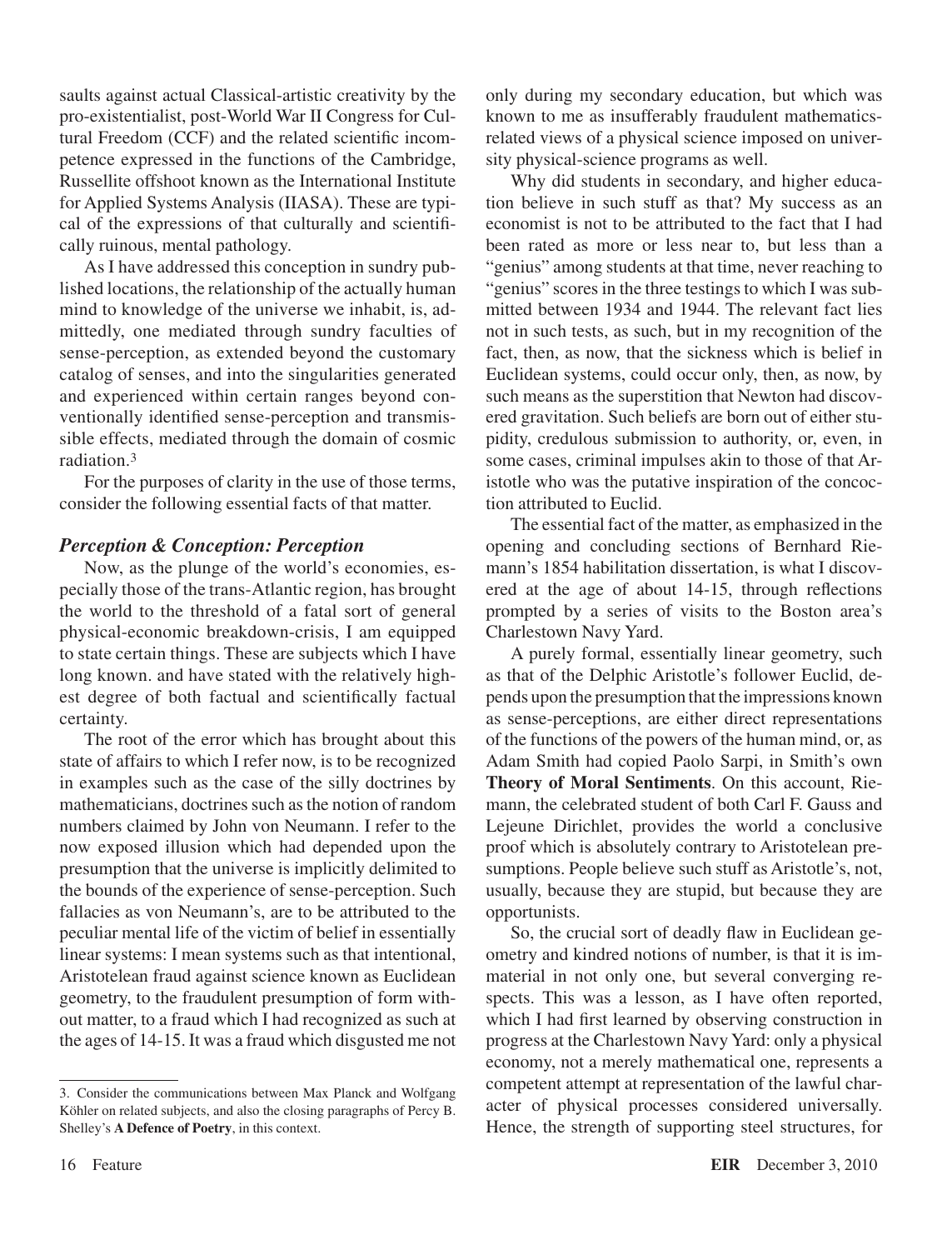



Wikimedia Commons/Sten Porse

*The architect of Florence's famed Santa Maria del Fiore, Filippo Brunelleschi (1377-1446), discovered that by using the physical curvature of the non-Euclidean catenary, he could construct a dome that was so vast, that no one else had figured out how to do it.*

example, varies in its *physical-geometric* organization, not abstract geometry.4

Consider my experience in this matter.

That notion of physical geometry underlies what I had adopted, nearly two decades later than that lesson from the Navy Yard, this time from Riemann's habilitation dissertation, as I had begun to understand it, in 1953. Yet, the adoption of Riemann's view can be considered as having been actually implicit for me in those few features of the world of Gottfried Leibniz to which I had been exposed, increasingly, as the basis for rejecting Euclid, since back during secondary school years. I came to recognize, over the span of the 1970s and early 1980s, that Riemann's discovery had brought the hallmarks of the genius in the field of construction shown by Filippo Brunelleschi's discovery that the physical curvature of the catenary, was the key to the possibility of crafting the cupola of Florence's *Santa Maria del Fiore*. This had had a crucial effect expressed for me then within Nicholas of Cusa's **De Docta Ignorantia**, and had been carried forward from there to Leonardo da Vinci's treatment of the common principle of the catenary and tractrix. This approach was expressed in the

Thus, for all competent notions of science, Aristotle's (and, thus, Euclid's) *a-priorist* dogma should have been recognized as implicitly dead at its birth. It was not until I accepted Riemann's habilitation dissertation, and the included implications of Abel's work (once the hoaxster Cauchy were dead and the evidence of Cauchy's plagiarism uncovered thus) as understood by Dirichlet and his Berlin pupil Riemann, that that view of Riemann's work became my own.5

work of a follower of both Cusa and Leonardo, Johannes Kepler, and carried still further by Gottfried Leibniz in collaboration with Jean Bernouilli. The forthright expression of the relevant views was provided, as a continuing task-orientation, as conveyed from the work of Niels Abel and Lejeune Dirichlet, into the content and outgrowths of Bernhard Riemann's 1854 habilitation dissertation.

<sup>5.</sup> Abandon any presumption that Gauss was ever actually opposed, in his own mind, to what was the direction implicit in Riemann's own work. Gauss presented the effects of his discoveries, but, often, judiciously withheld explicit account of the origin of his proofs in the discoveries, as this is demonstrated clearly in Gauss's reluctance to identify his own views on the exact form of systemic error in the so-called "non-Euclidean" geometries of Lobatchevsky and Jonas Bolyai. At the bottom, despite some contrary specialist opinion, Gauss was a benefi-

<sup>4.</sup> E.g., nanotechnology.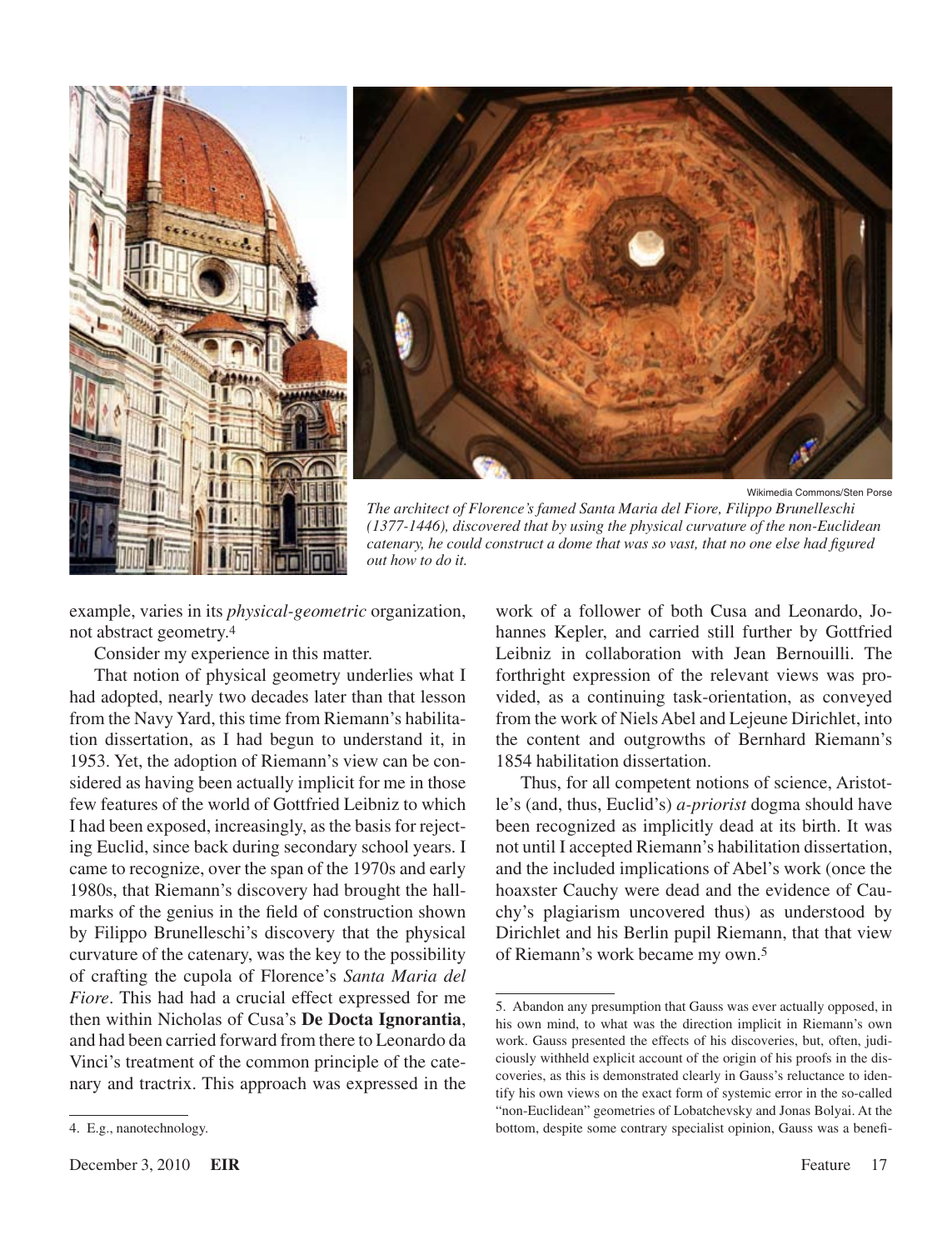Therefore, back to Plato!

Since my initial, 1953 commitment to the standpoint for a science of economy represented by Riemann's 1854 habilitation dissertation, my continued contempt for the *a-priori* presumptions of Euclidean geometry, blossomed into the form of a distancing of myself, increasingly, not only from Euclid as I had done during my adolescence, but distanced me still further away from the naive presumptions of sense-certainty, to the standpoint of viewing the nature of man in terms which had been specified by Riemann's habilitation dissertation, in terms which are beyond the measures of sense-perception, that as the proper ground-basis for scientific thinking.

The most significant result of this view, had been rooted in the standpoint of study of the problems posed from the standpoint of my adopted profession in management consulting. This would be reflected, over the course of subsequent time, in my regrettably slowpaced, gradual adoption of the viewpoint implicit in the work of Academician V.I. Vernadsky whose own method I had come to recognize as being rooted in the principles of Riemann. The crucial feature throughout that process of my developing intellectual outlook, was represented for me since the closing years of the 1950s, as the notion of the central, top-down role of man in the universe, to which other aspects of nature in the large are subordinate as a matter of the identity of true universal principles. This viewpoint greatly improved not only my powers for defining the proper standpoint for economic forecasting, but my confidence to act on that knowledge. This had had the effect of fostering my development of an expanding basis for that form of successful economic forecasting which has become unique and increasingly successful, up to the present time.

So, by mid-1956, because of this specific influence of Riemann's work, I had been confident in my forecasting a major recession in the U.S. economy to come suddenly to the surface of the economy as a whole by approximately February-March 1957.

My choice of hierarchy for that organization of the conception of a science of physical economy, takes the form of a view of the implied universe in descending order, from the Creator, to the powers implicit in the human mind, thence to living processes generally, and then to the non-living. This, opposite to the notion of synthesis as being the bottom-up of a process of reductionism.

That shift of one's outlook on the process of development in the universe, as from "the bottom, up," to "the top down," is indispensable in defining the moral change in outlook, from the submissive posture of the underling, to a competent adoption of the moral responsibilities of leadership as a matter of universal principles, in seeking to realize the goals of mankind in society. The shift is one from the underling waiting for direction from above, to what may be fairly identified as the "Promethean" outlook associated with a well-defined knowledge of the notion of top-down organization of the universe within which one must find and recognize one's place, as experience of discovery changes the position from which one decides how, when, and why to act.

The practical effect of that outlook, as translated into such expressions as in the hierarchy of businessmanagement practice, is the certainty that the faults of organized human economic behavior lie in the lack of a competently developed, top-down view of man's needed, top-down role in the willful crafting of needed improvements in those axiomatic presumptions underlying the characteristic traits of a currently adopted outlook, traits which must be understood among those who are shaping the premises selected for an implicitly topdown view of the characteristic principles expressed by assumptions respecting the applicable physical principles of economy.

Economics so conceived as I have come to know it, more and more, and better and better, is to be ap-

ciary of the Gottfried Leibniz tradition of the great Eighteenth-century mathematician and scholar Abraham Kästner, under whom, together with Zimmerman, the youthful Gauss had studied during the years immediately preceding the 1800 death of Kästner. The relevant hoax appears as a commentary in the preface to a three-volume work on Kästner. These reductionist forms of apparent peculiarities of the ironies of scientific work at the beginning of the Nineteenth Century, were largely the effects of the spread of the direct and indirect cultural effects of the British Foreign Office's orchestration of the French Revolution and the British and Metternich's orchestration of Napoleonic Wars according to the model of Britain's orchestration of the Seven Years War, and by the continuing corruption orchestrated by the spy-system of Metternich's spy G.W.F. Hegel, until the fall of Metternich's power. With the death of Friedrich Schiller, the von Humboldt brothers served as the central point of reference for the progress of science and education in Europe. David Shavin has traced out the central role which Dirichlet, together with his wife, the granddaughter of the great Moses Mendelssohn, and which the Dirichlet tradition continued to play in both science and music over the course of the Nineteenth Century, into the time of the death of Johannes Brahms. See "The Musical Soul of Scientific [Creativity:](http://www.larouchepub.com/eiw/public/2010/eirv37n23-20100611/eirv37n23-20100611_030-the_musical_soul_of_scientific_c.pdf) Rebecca Dirichlet's Development of the Complex Domain," by David Shavin, in **EIR** June 4, 2010 [http://www.larouchepub.com/eiw/public/2010/eirv [37n23-20100611/eirv37n23-20100611\\_030-the\\_musical\\_soul\\_of\\_scie](http://www.larouchepub.com/eiw/public/2010/eirv37n23-20100611/eirv37n23-20100611_030-the_musical_soul_of_scientific_c.pdf) ntific\_c.pdf]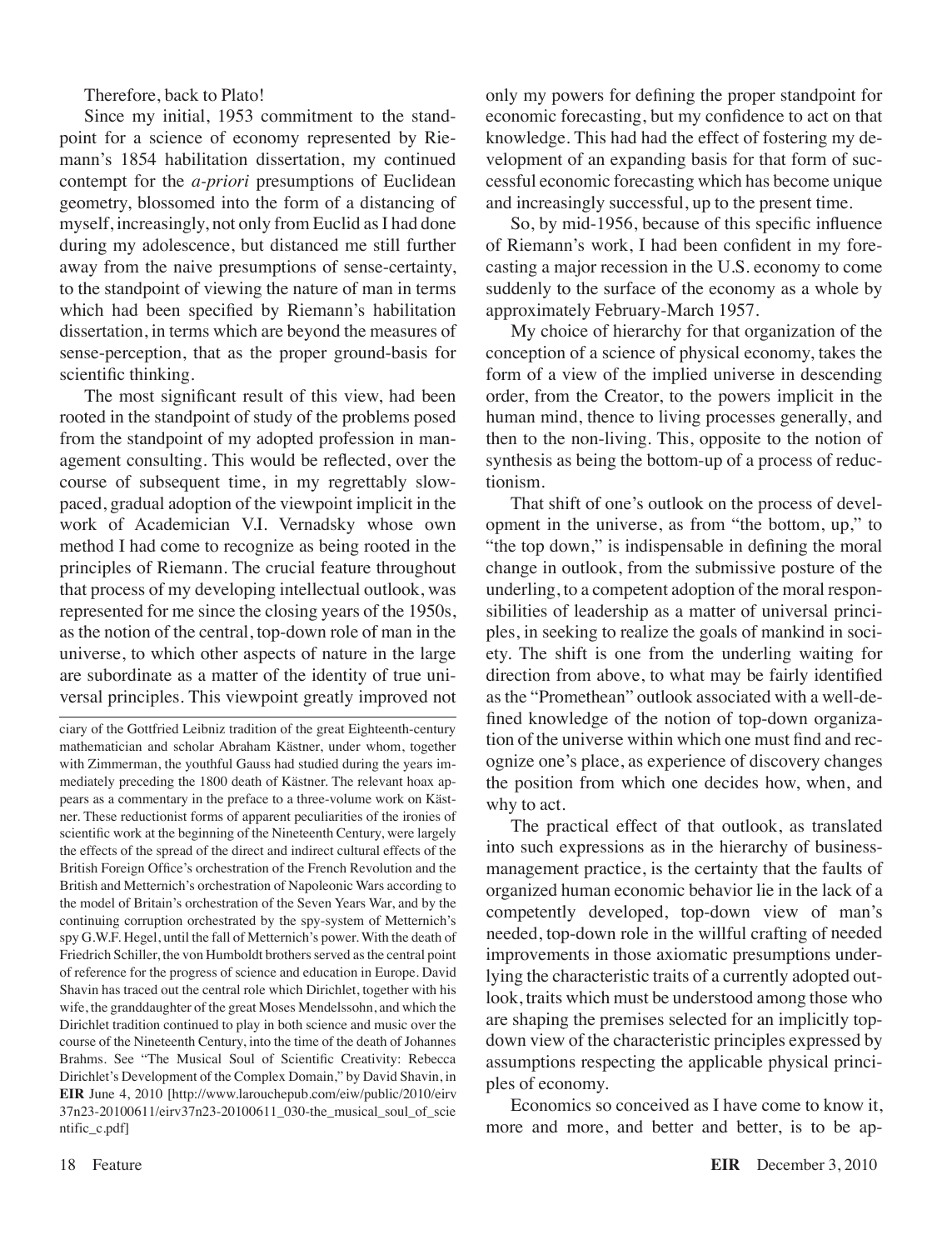proached, as science must order the management of economic affairs, toward becoming the highest expression of scientific thinking, a fact demonstrated by the role of human creativity as the authority in the universe which is proven to have been superior, as in Academician V.I. Vernadsky's work, to the domains of both the Biosphere and Lithosphere.

The failure of the economists generally so far, has been, most notably, not merely the result of a poor application of mathematics, but, rather, a blind, almost religious faith in what is, in fact, the underdog mentality implicitly inherent in what are termed statistical methods. The relevant fault of the notions of mathematical economics which must be considered on this account, is the incompetence of mere mathematics by itself for such uses. The worst of these fatal faults, is the belief that forecasting can be premised on the statistical trending employed by the rather typical financial accountant's pathetic, often implicitly economically fatal notions of the monetarist's notion of an economic function of a "passively statistical market," rather than of an economy undergoing progressive changes in principle, as from outside, and, hopefully, also above, the bounds of present experience, to a creative power of discovery of progressively higher principles, as applied from above. The most stubborn of all follies on this account, is the presumption that monetary statistical valuations are real within the physical-functional domain. The behavior predicated on that presumption can be, often, more or less fatal to the industries, or even the nations so affected.

It is what influential circles of persons generally still believe, especially what are regarded as well-educated, practicing authorities, which has been the customary source of all of the systemic economic calamities which nations, or humanity generally, have now brought upon themselves. The same principle of pathetic credulousness which prompts people to accept the a-priorist presumptions of an Aristotelean (e.g., reductionist) set of notions of sense-certainty, is the essential error underlying the more or less catastrophic failures of nations' economies. In such a situation, being a contrarian may be frequently desirable, but, also, when used by careless hands, may turn out to have been a disastrous choice, even throughout most of the planet presently. The essential fault is inherent in *a-priorist* forms of presumptions respecting the functions of human senseperception. The remedy begins as: "Question nearly everything generally believed about this domain."

The most essential first step in addressing, more effectively, the nature of the errors embedded in generally accepted mis-beliefs, is to be located within V.I. Vernadsky's discovery of the functional difference between human behavior and that of the lower forms of life, as in his distinction of the Noösphere from the Biosphere. The beasts respond to a principle of universal anti-entropy, without knowledge of what their species is doing as a species on this account; man, through the creativity expressed as a correctable notion of science, apprehends the universal principle, where the beast reacts unwittingly, as the devotees of Adam Smith do, to the sensed pleasures and pains of effects. The cause, and indispensable foundation for the existence and progress of the human species is intentional, rather than the blindly reactive presumptions controlling the behavior of the bare statistician.

#### *Perception & Conception: Conception*

That much said on the immediately foregoing set of topics, now focus on the specifically human function of conception. Here we confront the currently prevalent opinion which must be understood as erroneous. I return your attention, thus, to what I had written on the subject of "The Destruction of the 'Destruction of the Destruction'."

In elementary forms of higher mathematics, as applied to physical science, we are responding to real or imagined notions of sense-perceptions. Up to the present day, what we know of civilized life generally, operates customarily on dependency on popularized assumptions pertaining to the notions of sense-perceptions as such, as in customary ordinary and higher mathematics alike.

However, as I had emphasized in that just-published location, Bernhard Riemann, in the third section of his 1854 habilitation dissertation, emphasizes the intrinsic incompetence of mathematics for the higher functions of physical science. He had returned to the theme of the pair of opening paragraphs of that dissertation, on the subject of the failures inherent in modern mathematics taught up to that time. This time, in the concluding section of that dissertation, he attacked the source of that class of failures, by reference to the domains of evidence which lie beyond the competence of such mathematics, in the domains of the very large and very small of experimental physical science.

Now, once that were said by Riemann, we know, that in dealing with his work we must see a great, sys-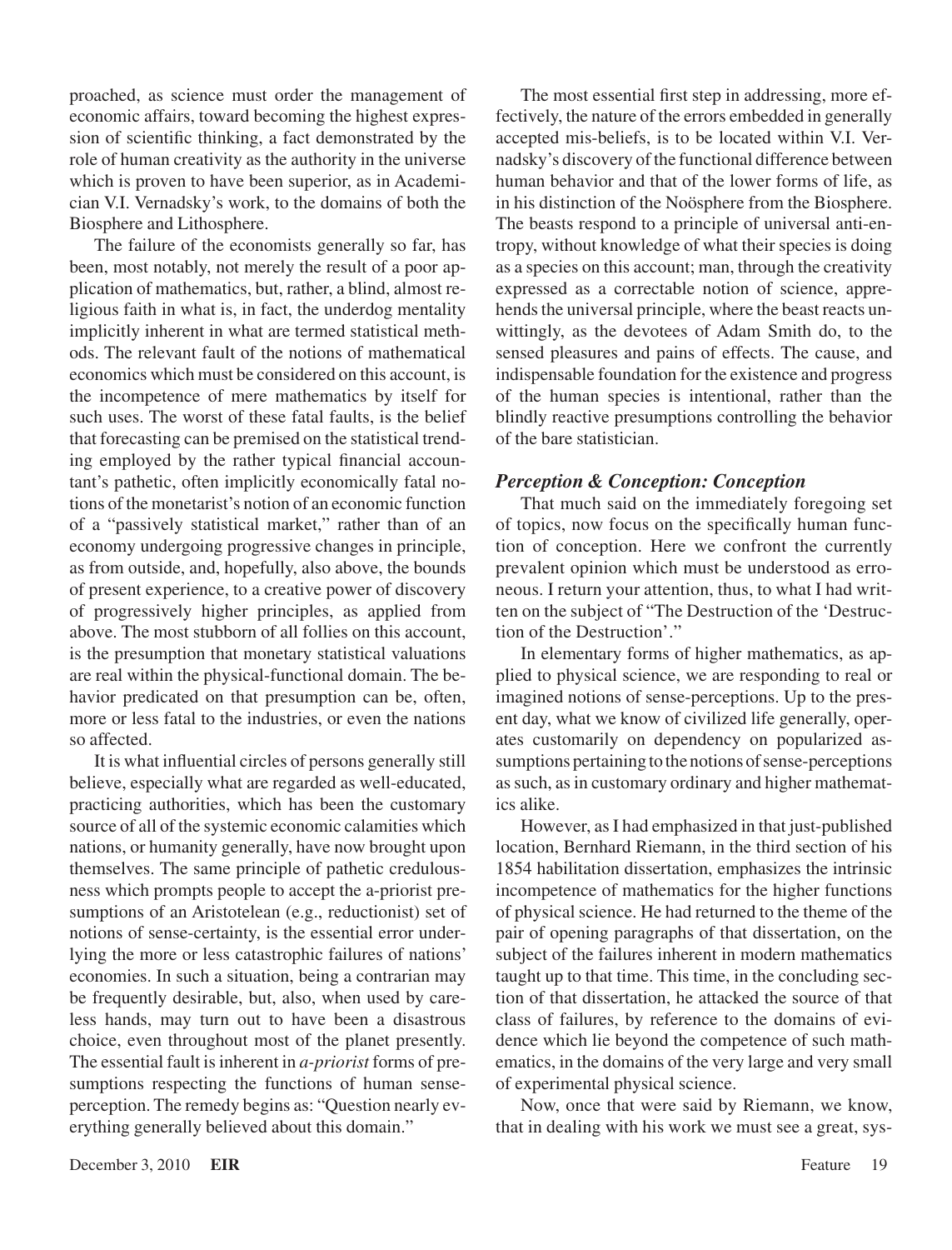temic defect in mathematics as such, in the respect that it does not account for the universe, since it fails to reach into what Riemann pointed out as the relevant very large and very small. So, even the editor of the **Riemann Werke**, Heinrich Weber, could be deceived into adopting the blunder of Rudolf Clausius respecting Riemann's "Ein Betrag zur Electrodynamik."6 That is to emphasize two crucial points of leading relevance here. First, that whatever encompasses the larger domain referenced by Riemann in the concluding section of his habilitation dissertation, must be treated as included evidence in defining any true physical principle. Second, as the Aristotelean fallacy of Euclid's geometry illustrates the point ontologically, there can be no true principle underlying a Euclidean approach.

This has been the source of the error in the presumed non-Euclidean geometries of Nikolai Lobatchevsky and Jonas Bolyai, on which Gauss refrained from explicit treatment, but rather merely warned his correspondents off the subject.<sup>7</sup> Formally, the access to discovering the solution has been attributed as lying within the work of Lejeune Dirichlet and Riemann referencing Abelian functions. Otherwise, for the layman, the open-

. Gauss's actual knowledge of the principle of non-Euclidean geometry was a reflection of the influence of the first of his professors, the great Abraham Kästner who had been the leading mathematician (and a notable polymath) of the Eighteenth Century circles of such as those of Gotthold Lessing and Moses Mendelssohn. Notably, Kästner had been a leading German advocate of Benjamin Franklin's role in the founding of the United States, for which Kästner was not much liked among the post-French Revolution period of the 1790s. Hence, Gauss who had come to understand this conception, by Kästner, of "non-Euclidean geometry" while a student under Kästner, had excellent considerations in the realm of personal security to avoid bringing that matter up explicitly at the time of the discussion of Jonas Bolyai's proposal. It was not until the role of Lejeune Dirichlet and Bernhard Riemann, that what Gauss had actually discovered was echoed by Dirichlet and Riemann, et al., in the context of the subject of Abelian functions. It should be noted that the relevant three-volume work of Abraham Kästner features a contemporary publisher-assigned preface reciting an intellectual midget's presently standard frauds against Kästner.

ing paragraphs of Riemann's habilitation dissertation identify the problem being addressed.

My own personal authority in these and related matters lies within the domain of the science of physical economy. The authority to be found in that approach can be fairly identified as a reflection of the effect of those willfully creative powers of the human mind which permeate the role of human discovery of universal physical principles within the domain of physicaleconomic practice, and, therefore, also any competent approach to defining the principles of physical economy.

The issue which the remarks in these preceding paragraphs pose, should impel us to turn our attention to the practical implications of Aeschylus' **Prometheus Trilogy**. Since there can be no doubt that the successive, qualitative advances in mankind's knowledge and use of fire, are the foundation of sustainable human progress in economy and otherwise, that we who are informed in these matters today, have a relatively unique competence for exposing the fraud of the contemporary, implicitly mass-murderous delusions of so-called "environmentalism."

As I have already summarized the relevant point in the concluding portion of my "The Destruction of 'The Destruction of the Destruction'," the key to a competent approach to modern science, is to be located in a notion of "the human mind" which is not congruent with sense-perceptions as such. Notably, taught mathematics as such, has no provision for the actual function of human creativity, although the physical effects of such creativity are the most significant phenomena of physical science! Statistics belong to the domain of the economic pathologist, not the domain of human creative progress.

This should not be regarded as a matter of mysticism. Creativity in physical science pertains, essentially, to the bringing forth of that which will be physically efficient, but, customarily, did not yet exist by any prior means available. Therefore, it were no accident, that the essential root of efficient creativity in physical science is rooted, like the use of Albert Einstein's violin, in the powers of the human mind's capacity for Classical-artistic modes of composition in the domain of the specifically human imagination.

Thus, for example, the relatively most significant cause for the recent generations' intellectual debasement of the minds of even the so-called "best educated" strata of physical science, has been the effect of mali-

<sup>6.</sup> **Riemann Werke**, pp. 288-289. Riemann had been a participant in the crucial experimental work of Gauss and Wilhelm Weber. It was this which was under attack by Heinrich Weber (no relative) in consort with the mathematicians Clausius and Hermann Grassmann. The experiment which discredits Clausius and Grassmann completely on this matter is well known and involves a known principle which is readily demonstrated since the experiment was produced by Wilhelm Weber's role as the leader in that discovery. The fictitious "Second law of thermodynamics" has been an outgrowth of the argument put forward by the mathematicians Clausius and Grassmann**. [Bernhard Riemanns gesammelte Mathematische Werke** (Heinrich Weber, ed.) 1902.]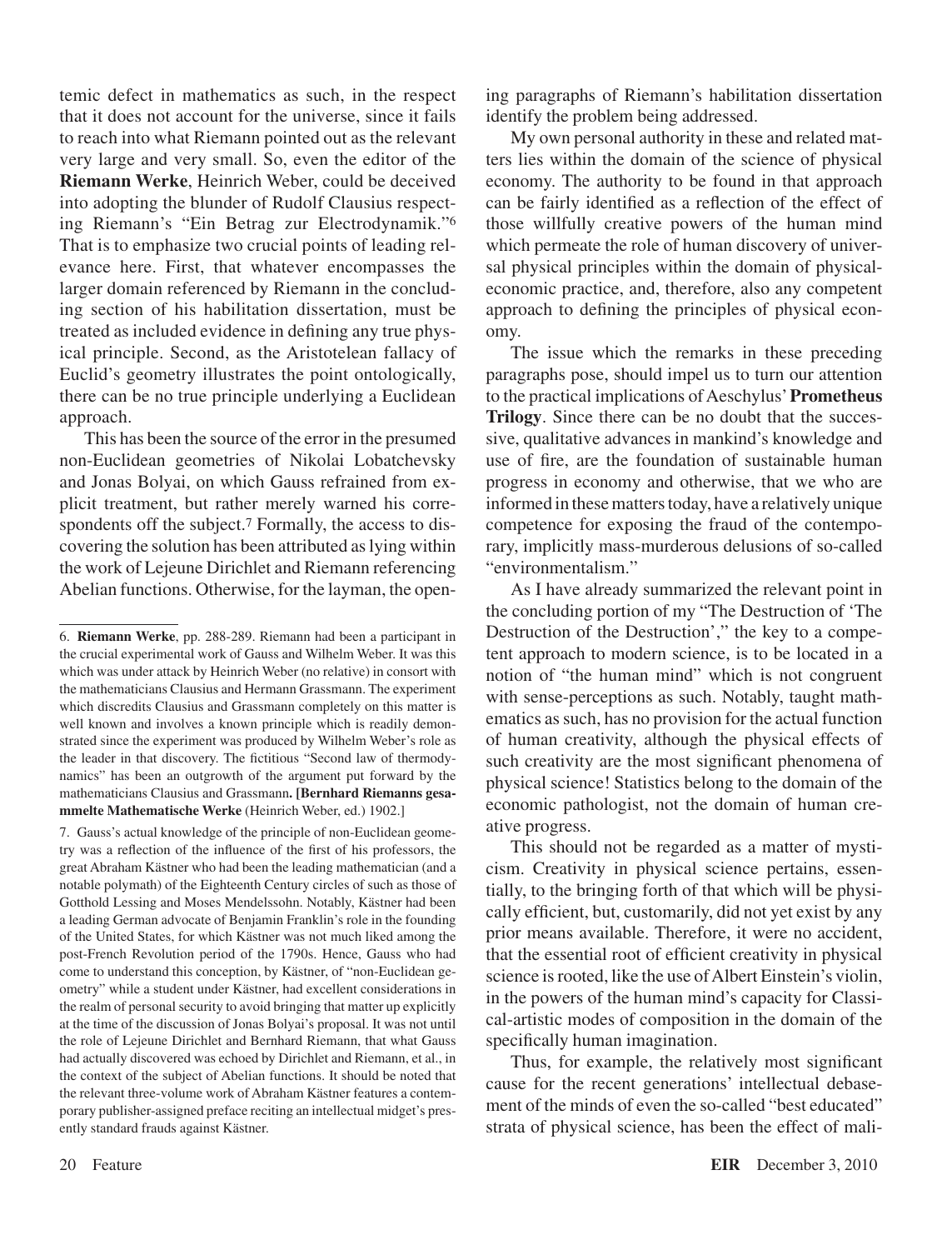cious influences such as existentialism, in particular, and, specifically, programs such as the post-World War II, European Congress for Cultural Freedom. The rabidly positivist literature of recent and contemporary "science affliction" novelties, typifies the brain-damage manifest in such popular entertainments, and the like, such as those from the post-World War II period to date. No actual principles are permitted in such environments as that. "Science affliction" products which are those which are, at the same time, propaganda designed for kiddies based on "environmentalist" goals, are the clearest in their expression of contemporary trends in a positivist's depravity.

All that is to be known as Classical artistic composition, is expressed as the products of the same emphasis on discoverable truth of principle which has a corresponding effect on minds to the creative scientific discovery and proof of a universal principle, as Albert's Einstein's violin properly implies this to be the case.

Naturally enough, this domain of creativity shared by valid discovery of physical-scientific and Classical artistic creativity, lies outside the bounds of the powers of human sense-perception as such. Thus, such conceptions as the reductionist's mathematics as such, do not really exist in the domain of the underlying creative powers of the human mind.

The consequently problematic features of reductionist mathematics as such, such as that specific form of the incompetence of the devotees of Aristotle and Euclid, or all of the modern empiricists and positivists, including such as the essentially fascist ideologies of the existentialists of the school of "creative destruction" of society, of Nietzsche, Sombart, and Schumpeter, are expressed most clearly in their hatred of Classical artistic composition and hatred of the basing of human cultures on the creative principle of contempt for forms of reductionism such as empiricism.

Rather, those powers of creativity typical of successful Classical artistic creativity, are the source of inspiration upon which competent physical science and its mathematics depends.

#### *The Human Mind: A Summary*

During the recent several years there has been a terrible, escalating rate of destruction of the American and European economies, especially so since the corrupt opposition, as by Barney Frank, et al., in his ruinous sabotage of a program of mine which could have prevented the present U.S. economic crisis: my 2007 Homeowners and Bank Protection Act.<sup>8</sup> That act, although prevented, was, nonetheless, efficiently designed to have prompted a series of pieces by me and my collaborators, which set forth the needed, lawful mechanisms for rescuing not only our United States, but the world at large, from the presently onrushing, rapidly accelerating break-down crisis of the economy of the world at large reaching a breakdown-point now.

Under the circumstances thus presented to me in my current function as the opponent of the world's presently most ominous mispractice of economics, I was determined to present a series of treatments of the subject which must come to be understood as the possibility of preventing the world's immediately threatened slide into the deepest of the dark ages, a plunge now being experienced by trans-Atlantic civilizations so far, a plunge which, if continued, would carry the entire world down with it. This remedy requires a step-wise process of successive approximations, a choice which has required certain steps toward a relevant preparation of the mind of leading and other circles in sundry parts of the world.

The principal need was, to build up an understanding, among some likely circles among nations, of a higher set of those principles which actually underlie mankind's accumulated power for insight into the true physical principles of economic progress by mankind. The needed principles to be presented for this purpose, pertain to those actually creative powers of the human mind which lie outside and above those doctrines rooted in the delimited realm of sense-perception. That meant the need to define more clearly the distinction between sense-perception and those creative powers of the mind which are most comfortably seated within the domain of the Classical artistic mode unique to mankind among living creatures—thus, excluding, one might say, persons of the Liberal species.

Such a venture as that requires showing that the creative powers which distinguish the human species from the beasts, are not defined by the processes of senseperception as such, but, rather represent a viewpoint which regards sense-perception as being the useful, but intrinsically misleading mechanisms, mechanisms which must be subjected to a willful, conscious employment of those actually creative powers which must exert efficient command over the otherwise misleading

<sup>.</sup> http://www.larouchepac.com/hbpa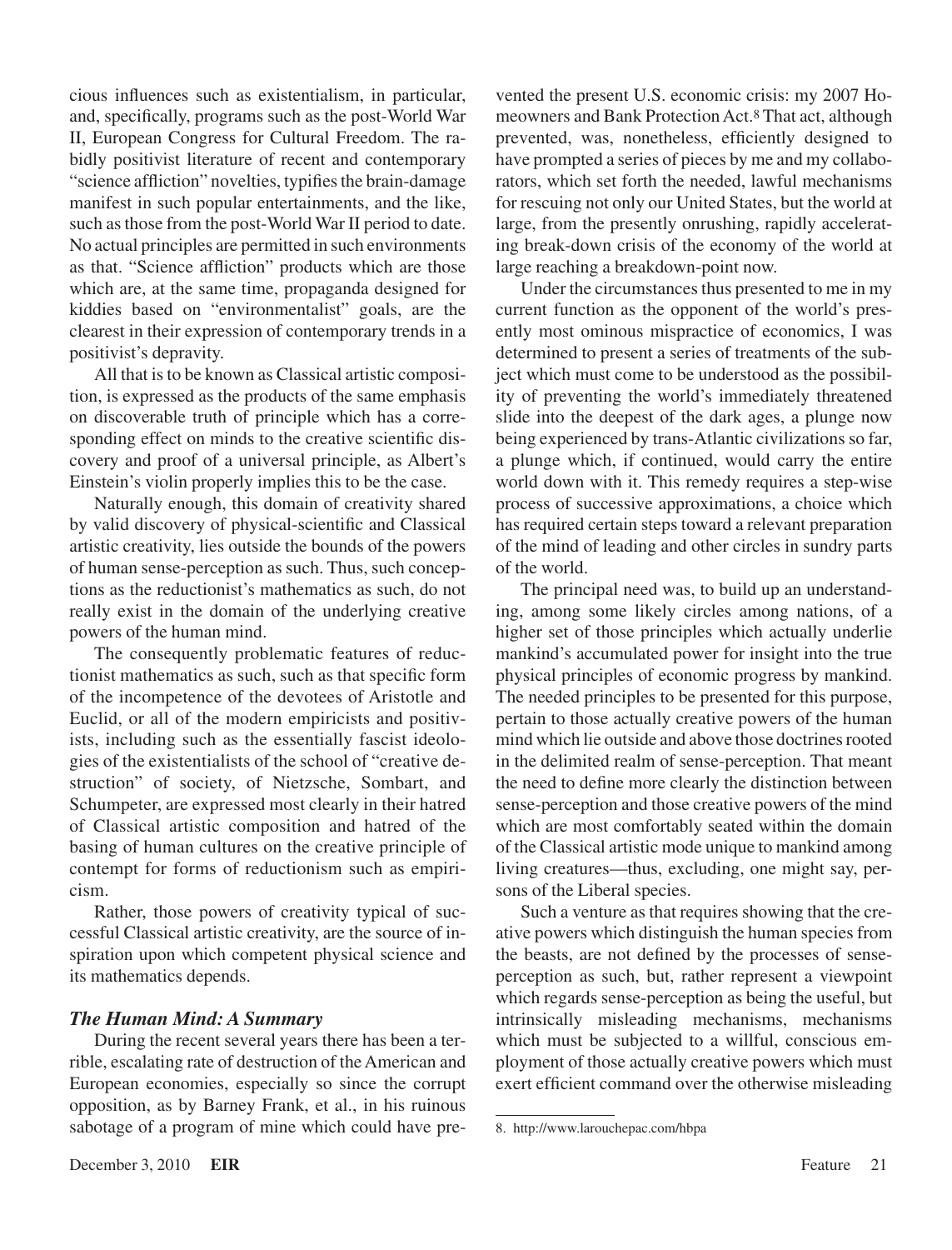conceptions associated with mere sense-perception as such. These are powers of the imagination which are most intimately expressed in the guise of Classicalartistic composition.

#### *The Actual Human Mind*

It is implicit in careless popular opinion today, such as that of a simple mathematics, that there is a much-neglected correspondence between universal principles and that which one might assume to be the

results caused, but not foreseen by mathematics. The error in such fallacious, but nonetheless still popular presumptions as that, depends upon the belief in a seemingly instinctive, relatively simple, but wrongly presumed to be lawful correspondence between sense-perception regarded as "sense-certainty," and the lawfully ordered reality of the universe we inhabit.

The corrected reading of experience were that what we regard as sense-perceptions are not reality in and of themselves, but are merely apparent shadows cast by an unseen, but

knowable reality. The reality of human knowledge does not lie with those shadows, but, rather, in an actually sane, human mind, which, by its nature, reads senseperceptions as merely shadows cast by an unseen reality.

To illustrate that point, consider Johannes Kepler's actual discovery of a principle of universal gravitation, as the relevant experimental proofs are presented within his **The Harmonies of the Worlds**. Reduced to bare essentials, Kepler's proof locates a principle of universal gravitation, not in a sense-perception, but the paradoxical contrast of coincident, but mutually contradictory qualities of sense-perception, as in the contrasted notion of quasi-visual and harmonic domains. Thus, the reality does not lie within sense-perception, but in the human mind's experimental insight into the contrasting coincidence of two or more, mutually exclusive, but juxtaposed notions of sense-perception.

Thus, the incompetence of a popular modern misreading of a notion of a principle of gravitation, such as that espoused by the devotees of the Isaac Newton cult.

To restate that point, we should consider sense-perceptions as like scientific instruments employed in arrays read by the actual human mind. Who, and where, is the entity which reads those respectively inconsistent instruments, and by what method? Imagine the function of the senses to be like the instruments associated with a space-capsule. The pilot of that capsule has no direct perception of the physical space-time through which



*Creativity in physical science is rooted, like Albert Einstein's use of his violin, in the human mind's capacity for "Classical-artistic modes of composition in the domain of the specifically human imagination." Einstein is shown here in January 1931.*

his craft is moving; he must regard the readings of the craft's navigational and related instruments, as shadows cast by that of which that pilot lacks any direct perception.

Such is the relationship of every competent scientist, and the like person, to the universe which he, or she inhabits. The truth of experience lies not in the sense-perceptions as such, but in the possibility of resolving the irreconcilable contradictions among them. That is exactly as Kepler originally, and

uniquely, defined the discovery of a principle of universal gravitation.

Similarly, in principle, Albert Einstein examined Kepler's own discovery of gravitation, to the effect of adducing from Kepler's own discovery the additional qualifications known as the thesis that the universe within which we exist, is finite, but not bounded by any fixed limits. Implicitly, that is the same notion of completeness of the stellar array as being implicitly finite, on which the great navigators of trans-oceanic pathways depended. We must map the universe, in all respects, not as a matter of sense-perception, but by means of the creative powers of the human mind.

The difficulty which such facts present to the person who depends upon an arrangement so defined from the standpoint of the reductionist, is the inescapable reality of ontological conflict between the definition of the domain implied by sense-perception as such, as contrasted to the ontological reality of the human mind which reads those perceptions. It is as if we inhabited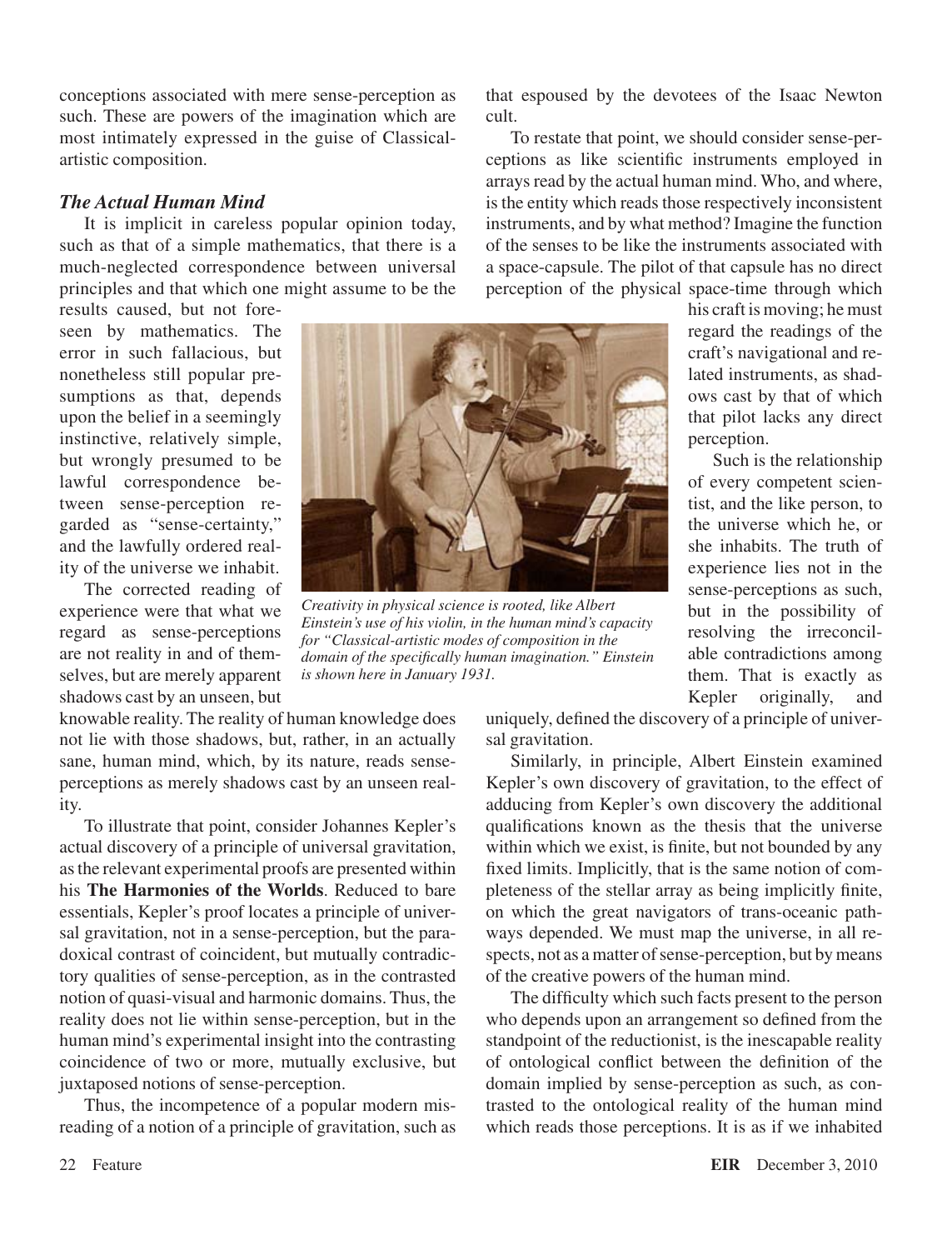two different universes at the same time. Which, then, is real? The proper response is: We are real.

This reality, the reality expressed by the creative powers of the individual human mind, is made known to us through the agency of what we may properly define as the specifically creative powers of the human mind. Said otherwise: we know the universe to the degree that we can demonstrate an act of willful discovery of a newly recognized principle of action efficiently.

The most immediate problem, which such notions as this present to the uncultured human mind, is that the universe attributed to sense-perceptual experience contains no regard for the principle of creativity in and of itself. Thus, for the creative powers of the human mind, as for Heraclitus, *nothing is constant but change*, as this is echoed by Plato's **Parmenides** paradox. For the sane states of the human mind, the creativity expressed as the physical-scientific, or comparable discovery of principle by the human mind, is the mind's mode of access to a well-defined reality of the creative universe which we actually inhabit. This state of the actual human mind is expressed primarily by the experience of Classical modes of actual creativity in the domain of the forms of Classical-artistic composition, as the concluding paragraphs of Percy Bysshe Shelley's **A Defence of Poetry**, or John Keats' **Ode on a Grecian Urn,**  imply. So, Aeschylus, Shakespeare, Lessing, and Friedrich Schiller capture the image of creative immortal souls, those for Heaven, or for Hell. *All else is madness!*

The implication is, that if you are not creative, in the sense of the ironies of which Classical artistic composition is composed, you are not yet real to yourself, an affliction common among most persons I have encountered up to the present moment. Hence, the widespread, existential despair among the afflicted! Hence, to be sane, is to be immortal in a certain, very real way, in one's existence in the creation of progress into the future. The body dies, but the true fruits of the creative human mind, such as the discovery of a true universal physical principle, or of a Classical artistic composition, are immortal influences expressed as the future which the soul of the truly creative intellect inhabits.

The relevant failure of reductionist mathematics comes to the fore, thus. The origin of that existential crisis lies in attaching the notion of reality to the mere shadows to be recognized as sense perceptions, an affliction of the human mind and its sense of identity, an affliction which is typical of the victim's apprehension of ontological (e.g., "existential") despair.

#### *The Function of Classical Composition*

If you are a lover of well-performed Classical musical composition, you have recalled, with pain, even, perhaps, a bit of rage, what passes for a standard presentation of Johann Sebastian Bach's two pedagogical sets of preludes and fugues. Classical artistic minds live in, and for the future, not as neatly arranged dead things.

Take the illustrative case in point, Filippo Brunelleschi's use of the non-Euclidean catenary as an indispensable method of physical principle underlying the successful design and construction of the cupola of Florence's *Santa Maria del Fiore*. Look at the conjuncture of this and related aspects of the discoveries by Brunelleschi and the signal work of the great founder of a competent basis for modern physical science (and more) expressed as Cardinal Nicholas of Cusa's **De Docta Ignorantia.**

Such was the birth of what has been, not non-Euclidean geometry, but of the only competent alternative, the anti-Euclidean principle which had been expressed for physical science by Archytas' construction of the true duplication of the cube,<sup>9</sup> and his friend's, Plato's great dialogues bearing on the universal principles of science as such. The same notion must be applied to Bach's compositions, and his scientific insight into the principles of the human singing voice, with reference to a system of well-tempering premised on an approximately precise C=256 expression of an anti-Aristotelean, and anti-reductionist, principle.10

<sup>.</sup> Cf. Eratosthenes on Archytas' duplication of the cube.

<sup>10.</sup> During the 1980s and early 1990s, the majority among the leading Classical singing voices of trans-Atlantic world, and also numerous instrumentalists, understood that Bach well-tempering hinged on C-256, was the only decent standard for the training and use of the human singing voice. The same was true, in fact, for musical instruments worth considering. Today's widespread destruction of what had become recognized as European Classical musical culture occurred as an existentialist rape of the human mind and artistic beauty centered on the launching of the rabidly existentialist noise-making engendered by the spirit of the 1950 founding of the post-World War II Congress for Cultural Freedom (CCF). While the Dulles faction's elements associated with the U.S.A.'s CIA attempted to cover its dirty rear-end in this matter by pretending that the replacement of music and beauty by cacophony was "innocently anti-Communist," the existentialist noise and ugly splatter promoted by the CCF has turned out to have been the systemic destruction of both beauty and sanity of trans-Atlantic cultures today. The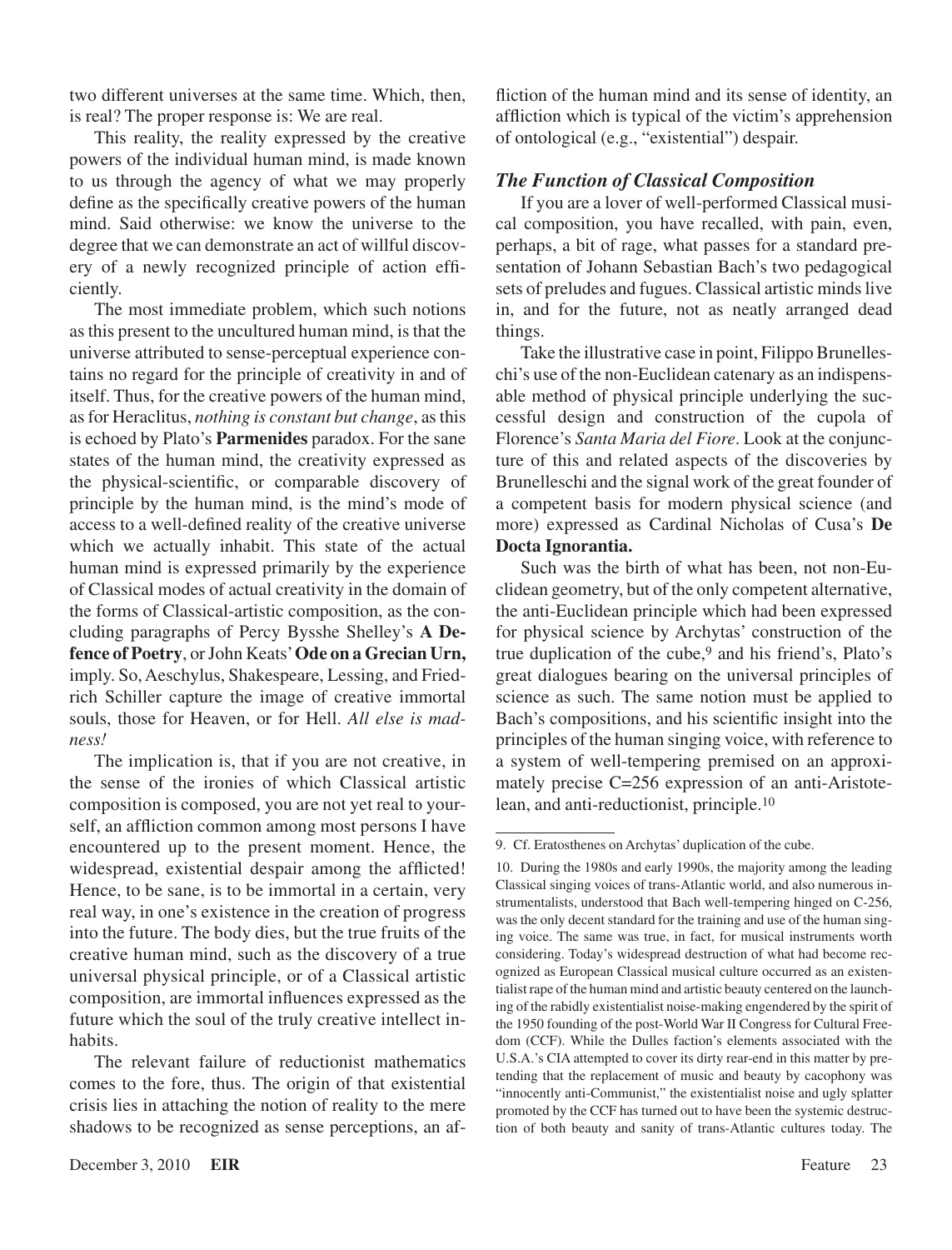

*The principle of irony, as centered on metaphor, is the essence of the shadows cast by the creative powers of the mind. Here, in Rembrandt's painting of "Aristotle Contemplating the Bust of the Blind Homer" (1653), where are Aristotle's actual eyes? Who actually sees?*

William Empson's **Seven Types of Ambiguity**, although, essentially a modern work composed in the context of a modern setting, implies for many of its advocates, including my unwavering admiration, from first reading of a copy which I purchased from a shop down the street from my frequent haunt, the Boston Public Library: the principle which he supports, which was not only unique in its time, but must be properly appreciated for its greater relevance as expressing a principle of irony which is familiar to Classical English-language usages in the trans-Atlantic region. The principle of irony, as centered on metaphor, is the essence of the shadows cast by the creative powers of the

human mind, an excellence of expression rather distant from the precincts of the style-book of the *New York Times*, and dead grammarians more widely. However, do not forget the indispensable role of that comma, as a pregnant moment of a breath taken, as being indispensably unspoken in that passing instant, all for the sake of the expression of an actual idea.

Then, where are the actual eyes in Rembrandt's Aristotle contemplating the bust of Homer? Homer appears, quite clearly, nonetheless, contemplating, with vacant eyes, that with apparent contempt, or, perhaps, a disgust in which I fully participate, his target, as the empty mind of a properly fatuous likeness of the spirit of the Emperor Nero, Aristotle. Of what concoction might the infamous poisoner, Aristotle, have been thinking?

Like the preludes and fugues of Bach, the unfinished moments in between the notes are realized only in the anticipation of the moment of future development. There is a tension so presented which will not let the ironies pass. With what was the mind of the artist, and audience,

seized, as if in between the notes? Like the anticipation expressed in Rembrandt's presentation of Homer and Aristotle? Classical artistic composition, and the future find their peculiar congruence in steering the passionate moment of intention for things yet to become. Such is the essential, one might say, the ontological actuality, of a perceived intimation of the future. Such the part played, by means of the violin in Albert Einstein's violin.

#### *The Creative Function in Economy*

The most essential consideration in the development of a science of physical economy, is the successful effort at combining time and space as one, as in the dimension of cosmic radiation which replaces the superstitious mind's obsession with that fantasy known as space-by-itself.

Among the relatively simpler illustrations of that

dogma of "elevated pitch," was only one of the massive aggregation of obscenity mustered under the sometime leadership of my notable, avowed adversary of the time, as in a famous debate in December 1971, Professor Sidney Hook.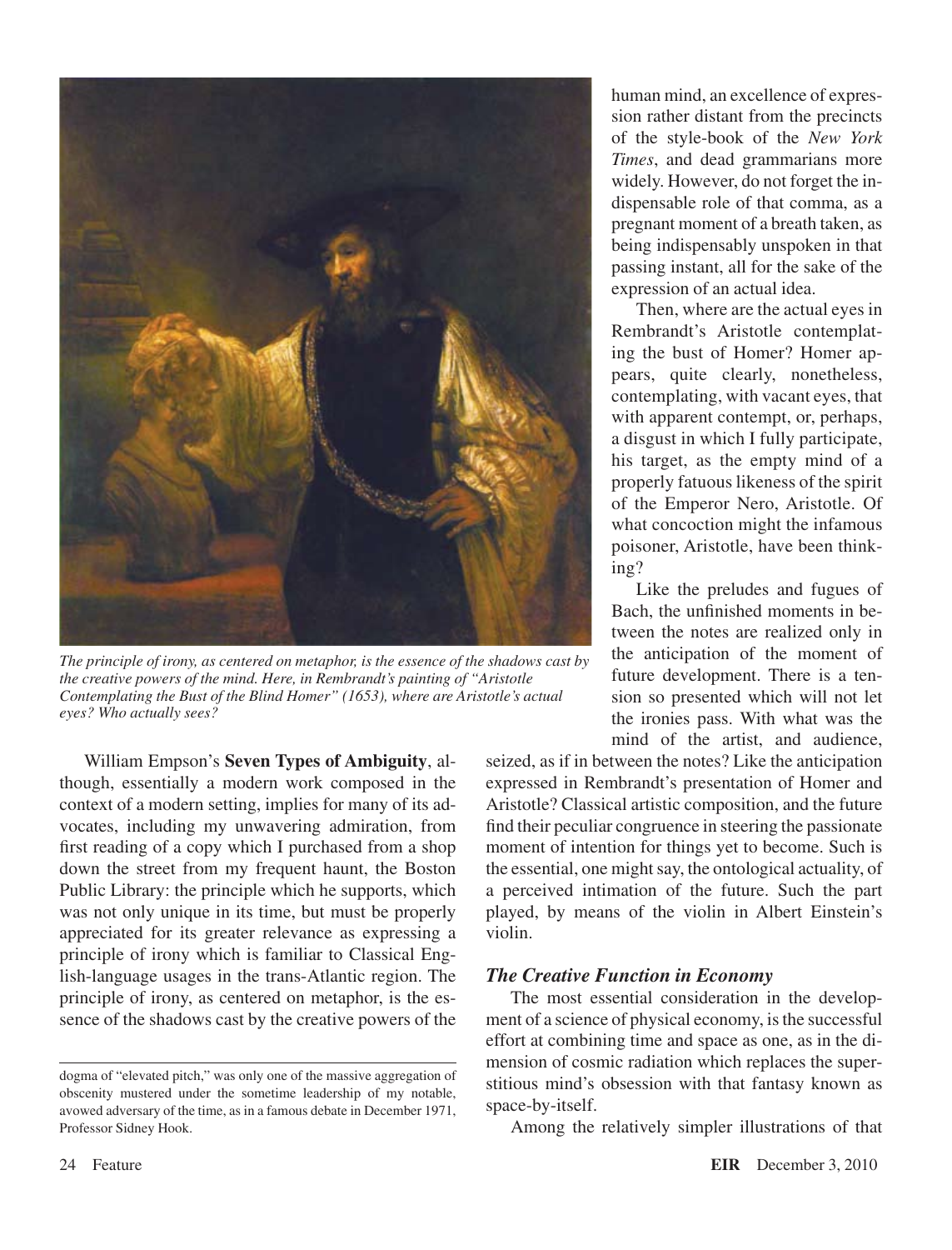thesis, is to be recognized in the indispensable need for increasing both the relative physical-capital intensity and energy-flux density as indispensable for preventing an attritional process in any continuation of a steadystate level of energy-flux density of action, per capita and per square kilometer, in any economy.

The quixotic preference for windmills, and, also, as for the vastly wasteful folly of reliance on solar panels, is plainly both insane in terms of physical economy, and implicitly in its assured effects on a targeted mankind, as being as mass-murderous as any would-be revival of an Adolf Hitler might desire.

Return attention to Aeschylus' **Prometheus Bound**.

The roots of the imperialist systems centered in the ancient and medieval Mediterranean, as, in the cult of Delphi, Rome, and the Habsburg tyranny, and later, the shift to the British empire's assumption of what had been the ancient evil of the cult of Delphi, or the Venetian monetarist system, and the Roman Empire and Byzantine empire, are to be recognized in a careful reflection on such sources as the Homeric epics and the dramas of Aeschylus. In the beginning of a Mediterranean maritime culture and the rise of the later British oceanic Empire, up to the present day.

The key is to be read in Homer and Aeschylus, in the curious distinction made there between "gods" and mere "mortals." The essential, functional intention embedded in those distinctions is the mark of the practice of imperialism, as expressed by the extension of the title of "gods" to the descent of the sea-rovers traced to the sons of the concubine Olympia, and the poor subjects over which the tyranny of such as the legendary Poseidon reigned.

As Aeschylus made clear enough for those who were enabled to pause to think, the central feature of that oligarchical system of alleged "gods" reigning over "despised mortals," lies in the essential distinction of man from beasts, such as the imperial bats of Queen Elizabeth II's virtual belfry, and also the vegetables: the human use of "fire," or, as we write in more modern terms, an indispensable increase in the energy-flux-density mustered and applied for the purpose not only of the progress of the human condition, but even the prevention of a fall into depravity. Thus, we have the central principle of Aeschylus' **Prometheus** Trilogy.

During relevant recent times, since the 1648 Peace of Westphalia, that theme of the progress in the human

condition, which had been associated with echoes of such names from the Renaissance as the figures of science Filippo Brunelleschi and Nicholas of Cusa, had been an awesome challenge to the momentarily weakened force of evil known otherwise as the maritime, monetarist usury of Venice. The Florentine-led renaissance, had been the expression of that faction which gave birth, since the horrible dark ages of Europe's late Fourteenth Century, to a general renaissance in the conditions of life and potential relative population-density of European civilized culture. It was the principle of a general renaissance, which had arisen under the leading role of Florence in its Renaissance, and which was revived again with the 1648 Peace of Westphalia.

Throughout the entire sweep of the interval of European-centered developments in civilization since the beginning of the Fourteenth-century resurgence into modern society and its periods of great advances in the general human condition, Europe had, in the main, defeated the insolence of the Habsburg tyrannies. However, the U.S. defeat of British imperialism's puppet, under the leadership of President Abraham Lincoln, not only weakened the power of Anglo-Dutch and related practices of African slavery (which had been greatly aided by the British puppet known as the Nineteenth-century Spanish monarchy), but, through the consequence of both the defeat of the British puppet known as the Confederacy and the completion of the essential link of the transcontinental railway system, had created what the British empire considered a mortal threat to the very continued existence of that British empire.

Hence, since that time (1876), the British Empire had considered the so-called "geopolitical" threat represented by the spread of transcontinental railway systems, systems which were in the process which generated a conclusive threat to the continued existence of the British maritime imperialism as the murderous tyrant of the planet. We, among others, have been continuously the victim, in one fashion or another, of the bestialities which the British empire has prompted, since the ouster of Germany's Bismarck, in 1890: through the recurring, and actually persisting launching and other provocations of a permanent state of warfare and revolutions, since 1890 to the present date.

The attempts of the British and such of their agents as the U.S. Wall Street types, to suppress the U.S. de-